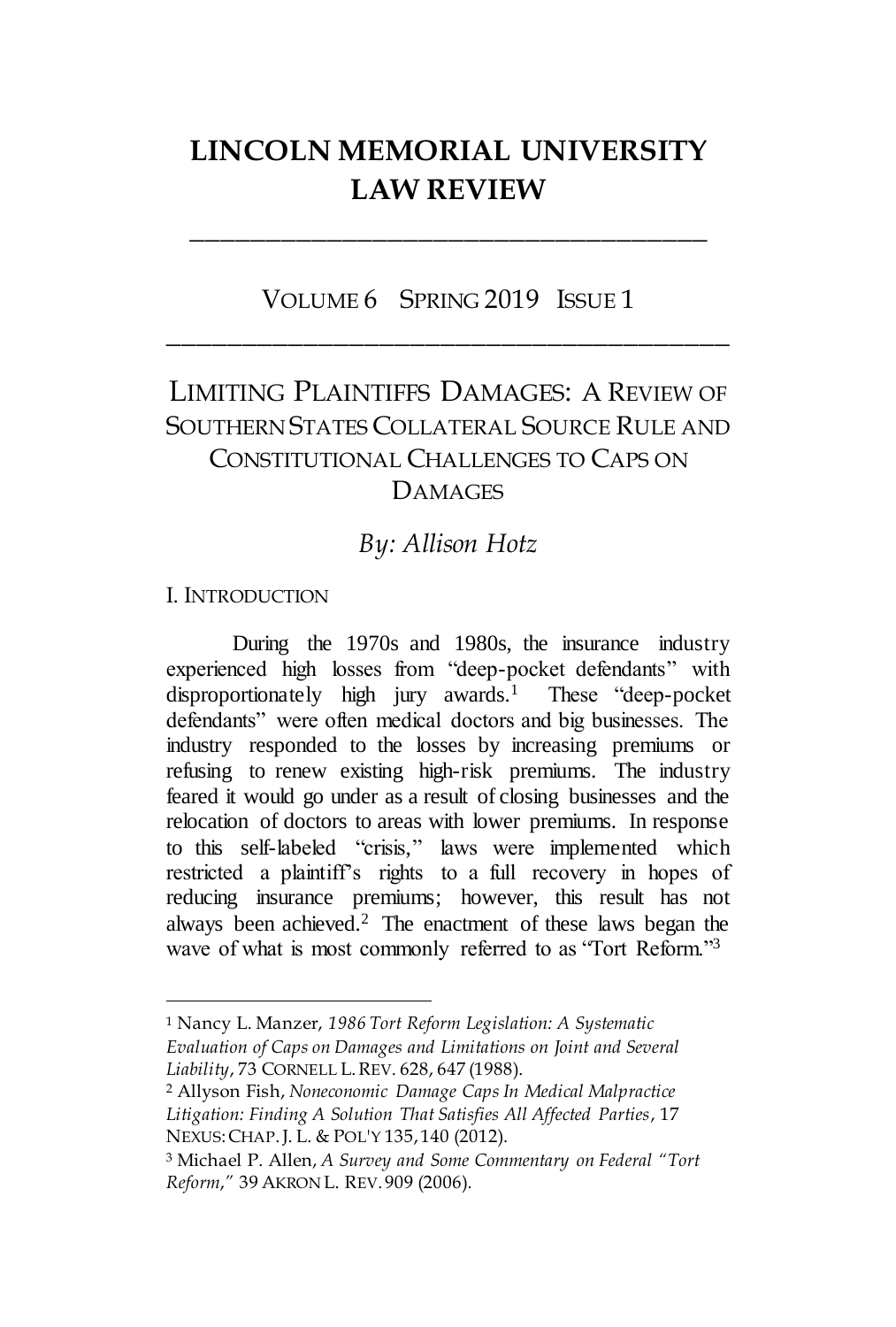The threat of limitations on a plaintiff's opportunity to be fully compensated for injuries caused through no fault of their own has been widespread over the years.<sup>4</sup> For decades, both state and federal governments have proposed and adopted laws that limit the amount of money a plaintiff can recover.<sup>5</sup> Generally, the caps are placed on noneconomic and punitive damages. Noneconomic damages are those awarded to compensate the plaintiff for damages such as pain and suffering and loss of enjoyment. They are more speculative in nature due to the uncertainty in how they can be calculated. Punitive damages are those awarded to punish a defendant for wrongdoing and deter others from acting in the same manner.

In regards to the caps on noneconomic and punitive damages, states are split not only on what actual cap should be applied but also to the constitutionality of such caps.<sup>6</sup> Section II will discuss how Tennessee, Georgia, and Alabama courts have handled the caps and the challenges that have been made.

Section III will address how the states have attempted to limit economic damages. Economic damages are damages awarded to cover medical bills, lost wages, and other calculatable damages and have not, up to this point, been susceptible to caps. While no statutory caps have been placed on economic damages, proponents for such limitations have attempted to restrict economic damages in other ways. Some states have limited or completely abrogated the Collateral Source Rule, while others have attempted to expand narrowly tailored state laws.<sup>7</sup> The Collateral Source rule prevents evidence of collateral payments from affecting a plaintiff's right to recover damages.<sup>8</sup> Tennessee, Georgia, and Alabama have all

 $\overline{a}$ <sup>4</sup> *Id.*

<sup>5</sup> TENN. CODE ANN. §§ 29-39-101-104 (West, Westlaw through 2018 Second Reg. Session); GA.CODE ANN. §§ 51-12-5.1; 51-13-1 (West, Westlaw through 2018 Reg. and Spec. Session); ALA.CODE § 6-5-544 (2018).

<sup>6</sup> Sue Ganske, *Noneconomic Damages Caps in Wrongful Death Medical Malpractice Cases – Are They Constitutional?,* 14 FLA. ST. U. BUS.REV. 31, 51 (2015).

<sup>7</sup> Danielle A. Daigle, *The Collateral Source Rule in Alabama: A Practical Approach to Future Applications of the Statutes Abrogating the Doctrine*, 53 ALA.L. REV. 1249, 1250 (2002).

<sup>8</sup> 2 STUART M. SPEISER,AMERICAN LAW OF TORTS § 8:16 (Monique C. M. Leahy et al. eds., 2018).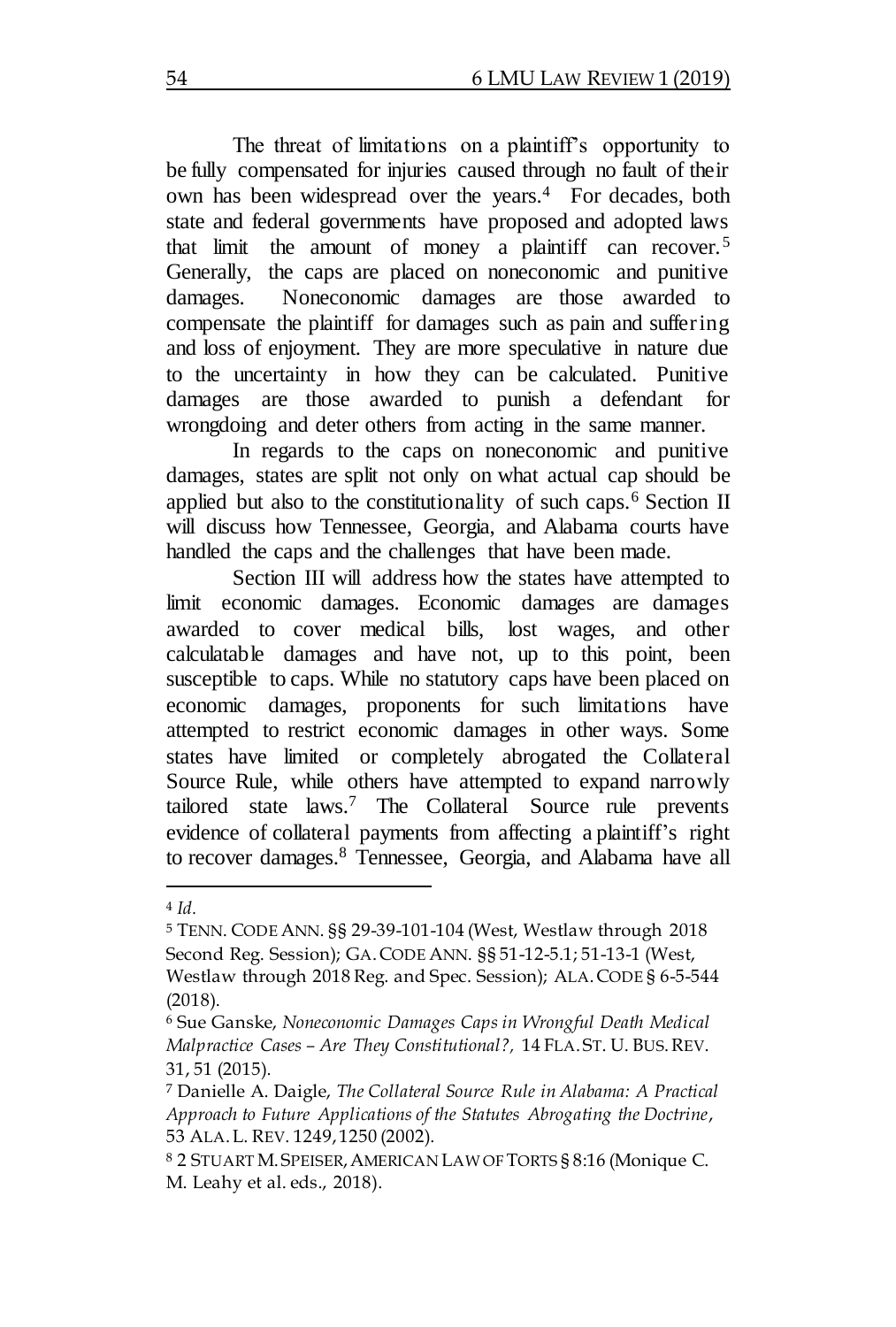taken different approaches to the collateral source rule, ranging from strict adherence to complete abrogation.

## II. CAPS ON DAMAGES ANDCONSTITUTIONALITY OF STATUTES IN TENNESSEE, GEORGIA, AND ALABAMA

Legislative "caps" on damages are statutory limitations on the amount of money a plaintiff may be awarded in a civil suit. Most caps are placed on noneconomic and punitive damages. The trend of implementing statutorily imposed caps on noneconomic damagesbegan with theCalifornia Legislature in 1975 when it passed the Medical Injury Compensation Reform Act (MICRA).<sup>9</sup> In response to the rapid state-wide increase in insurance premiums resulting from large malpractice jury awards, MICRA set a \$250,000 cap on noneconomic awards in medical malpractice claims. <sup>10</sup> The maximum amount of noneconomic damages a plaintiff could recover would be \$250,000 regardless of the severity of the negligence or injury. After California's enactment of MICRA, several states followed suit, and by 2005, over half of the states had implemented legislation creating caps on noneconomic damages in medical malpractice claims.<sup>11</sup>

One argument in favor of the legislatively placed caps refers to the rising insurance premiums due to large malpractice jury awards.<sup>12</sup> It is argued that high insurance premiums place the state in a "malpractice crisis."<sup>13</sup> Proponents for the caps argue that lower jury awards andlower insurance payouts will result in lower insurance premiums, which would provide relief to the to the state from this "malpractice crisis."<sup>14</sup> For this theory to be correct, it must be assumed that the liability

<sup>11</sup> Fish, *supra* note 2, at 137 (Alaska, Colorado, Florida, Hawaii, Indiana, Kansas, Louisiana, Maryland, Massachusetts, Michigan, Mississippi, Montana, Nebraska, Nevada, New Mexico, North Carolina, North Dakota, Ohio, Oregon, South Carolina, South

Dakota, Tennessee, Texas, Utah, Virginia, West Virginia, Wisconsin). <sup>12</sup> *Id.* at 139.

<sup>13</sup> *Id*.

 $\overline{a}$ 

<sup>14</sup> *Id.*

<sup>9</sup> Medical Injury Compensation Reform Act, ch. 1 & 2, 1975 Cal. Stat. 3949-4007.

<sup>10</sup> Fish, *supra* note 2, at 137; CAL.CIV. CODE § 3333.2 (West, Westlaw through Ch. 1016 of 2018 Reg. Session).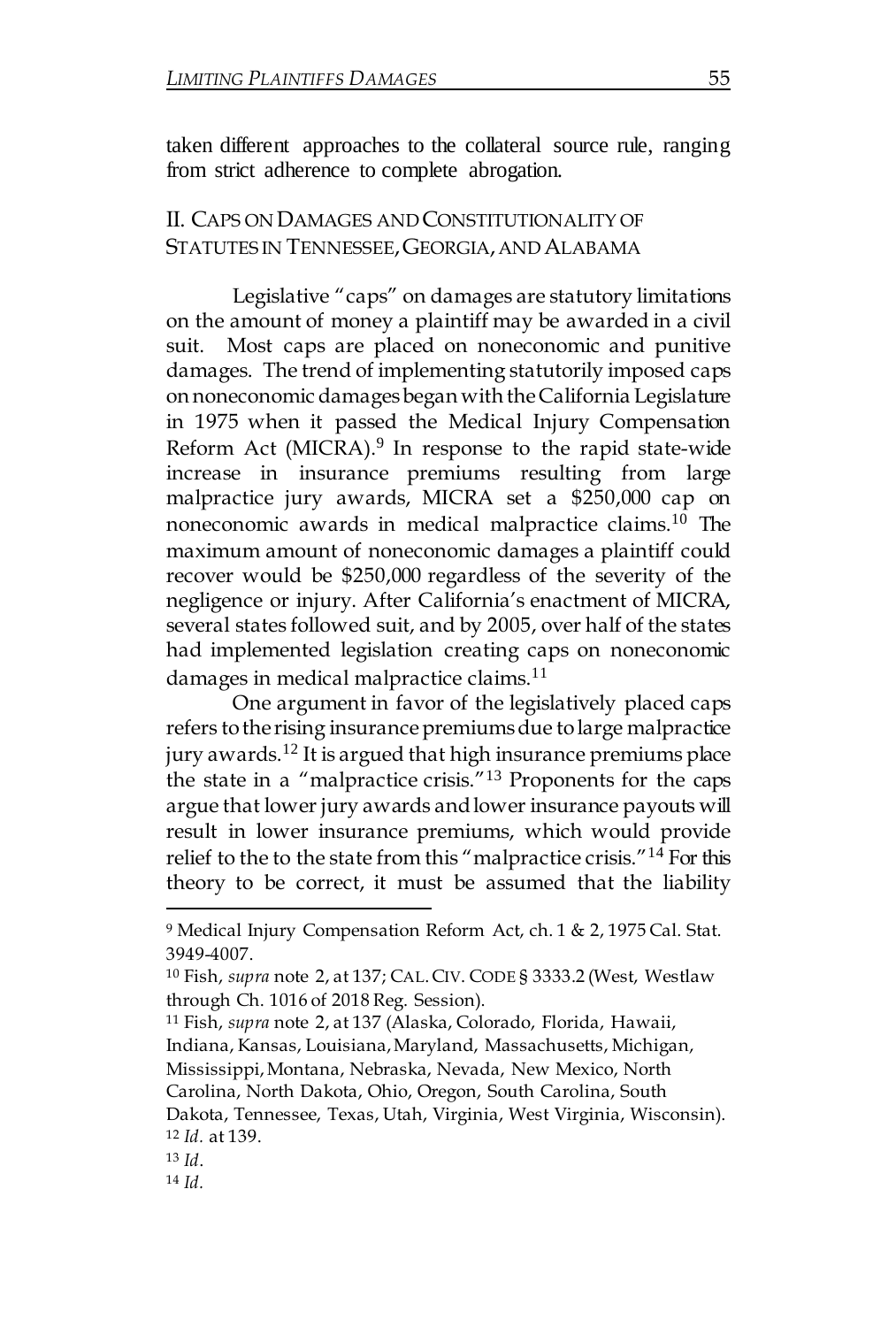insurers would take it upon themselves to lower the premiums due to their new protection by the cap. This assumption is farfetched. If there is any doubt as to whether the courts will uphold the cap, the liability insurers will generally wait for the constitutionality challenge to be resolved before taking any action.<sup>15</sup> This delay creates a very troubling scenario for plaintiffs where their potential recovery has been limited and the proposed purpose of lower insurance premiums has not come to fruition.

Those against the implementation of caps argue that the caps do not lower insurance premiums and point to California's continued increase in premiums despite the passing of MICRA.<sup>16</sup> In fact, the California insurance premiums continued to rise until 1988, and only upon the passing of broader insurance reform legislation did those premiums start to decrease.<sup>17</sup>

Additionally, those opposed to caps often point out the fact that Minnesota has the lowest insurance premiums "despite the fact that the state has no statutory noneconomic damage cap or medical malpractice insurance crisis."<sup>18</sup> This casts doubt on the argument that the limitations are a large factor in reduced insurance premiums. Acknowledging that other factors besides a lack of damage caps in Minnesota likely need to be considered, the fact that no cap exists is a persuasive indication that caps are not required, as argued by some, to lower premium rates.<sup>19</sup>

Opponents most often argue that the caps violate a constitutional right, more specifically, a citizen's right to a jury trial.<sup>20</sup> The Seventh Amendment creates the right to a jury trial in civil suits, specifically stating that "no fact tried by a jury shall be otherwise re-examined in any Court of the United States."<sup>21</sup> The theory is that the limit placed on the award undercuts the jury's ability to make the determination by

 $\overline{a}$ <sup>15</sup> *Id.*

<sup>16</sup> *Id*. at 140.

<sup>17</sup> *Id.*

<sup>18</sup> *Id.*

<sup>19</sup> *Id*. at 138.

<sup>20</sup> J. Chase Bryan, et al., *Are Non-Economic Caps Constitutional?*, 80

DEF. COUNS.J. 154, 154 (2013).

<sup>21</sup> U.S. CONST. amend. VII.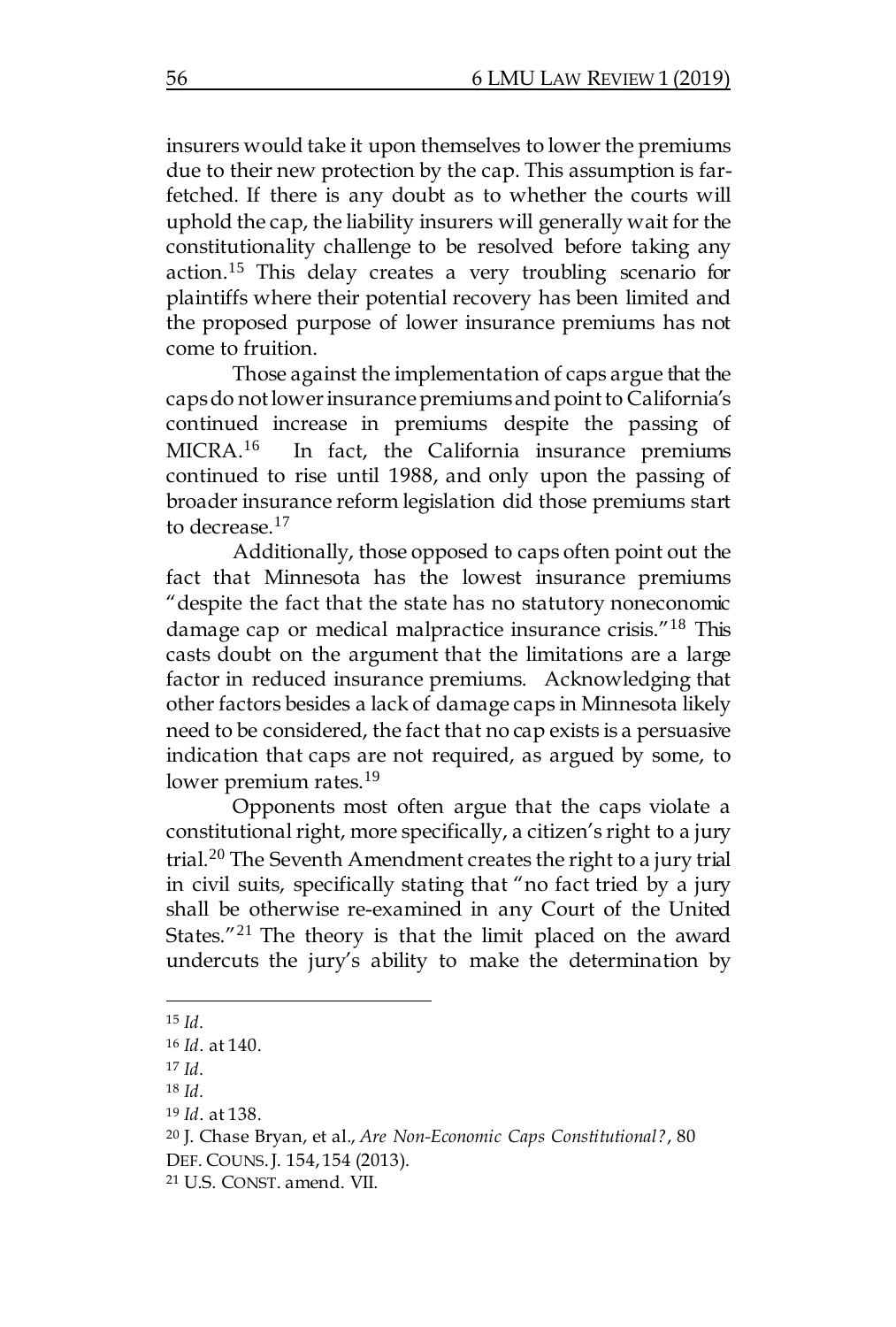reducing the award, essentially abrogating the advantage of having a neutral body determine damages.<sup>22</sup>

The limits on the caps and the basis and results of the constitutional challenges differ from state to state.<sup>23</sup> As of 2013, twenty-nine states had adopted some form of statutory caps on non-economic damages. $24$  Of those twenty-nine states, the constitutionality of those caps has been upheld in seventeen states.<sup>25</sup> The below subsections discuss the statutory caps put in place, the constitutional challenges to the caps, and how the courtshavehandledthose challengeswithin theSouthern states of Tennessee, Georgia, and Alabama.

## A. TENNESSEECAPS ANDCONSTITUTIONALITY **CHALLENGES**

Prior to October 1, 2011, a Tennessee plaintiff could recover for an endless amount of both economic and noneconomic damages without being subject to caps on that award.<sup>26</sup> Much changed when the Tennessee Legislature enacted the Tennessee Civil Justice Act in 2011. While economic damages remain recoverable without limitation, statutory caps have been imposed on noneconomic damages in all civil actions, including health care liability claims.<sup>27</sup> The Legislature justified the limits as necessary for Tennessee's economic development.<sup>28</sup> The caps limited recovery of noneconomic damages to seven hundred and fifty thousand dollars (\$750,000) in non-catastrophic situations and one million

<sup>22</sup> Fish, *supra* note 2, at 145.

<sup>23</sup> Ganske, *supra* note 6, at 51.

<sup>24</sup> Bryan, et al., *supra* note 20, at 157.

<sup>25</sup> *Id.*

<sup>26</sup> John W. Elder & Joshua R. Walker, *The Tennessee Civil Justice Act of 2011*, 47 TENN.B.J. 20, 22 (2011).

<sup>27</sup> TENN. CODE ANN. § 29-39-102 (West, Westlaw through 2018 Second Reg. Session); Healthcare Liability Actions Under the

Tennessee Civil Justice Act of 2011, Tenn. Op. Atty. Gen. No. 12-58 (2012).

<sup>28</sup> Clark v. Cain, No. 12C1147, 2015 WL 1137546, at \*1 (Tenn. Cir. Ct. March 9, 2015).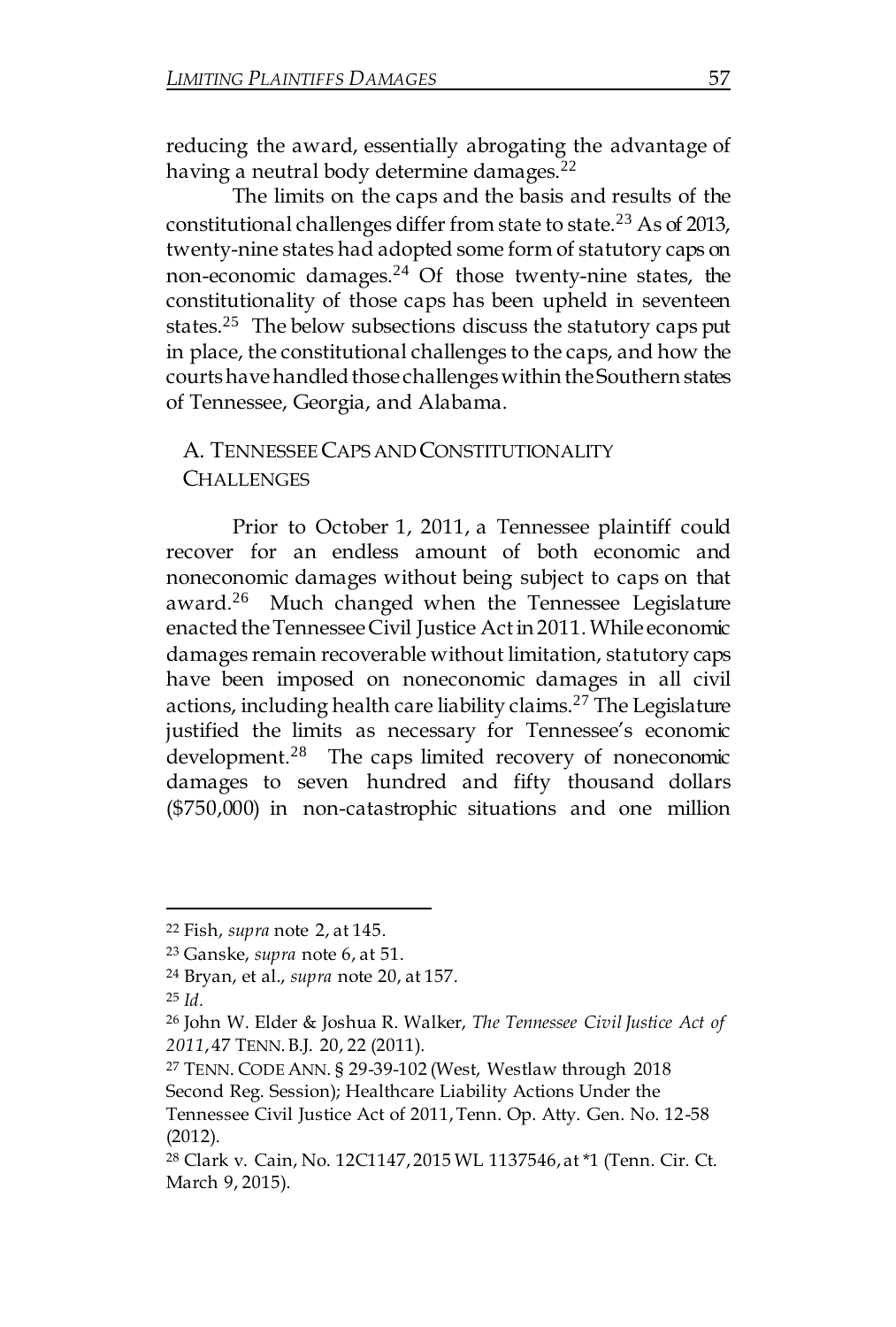dollars (\$1,000,000) in catastrophic situations.<sup>29</sup>

Many personal injury cases never reach high enough values to be subjected to the caps. However, when a defendant's actions and the resulting injuries are severe enough to warrant such high awards, it begs the question of whether a plaintiff can be fully "made whole" when the amount of damages available is automatically reduced. $30$ 

Tennessee's 2011 wave of tort reform also created caps on punitive damage awards. In order to prevail on a punitive damage award, the court must first, in a bifurcated trial, determine whether to make an award of compensatory damages and determine whether there is clear and convincing evidence that the defendant "acted maliciously, intentionally, fraudulently, or recklessly."<sup>31</sup> It is also determined whether the defendant's conduct fits one of the statutory exceptions to the caps on punitive damages.<sup>32</sup> If compensatory damages are awarded and the defendant was found to have acted with malice, the court will promptly hold an evidentiary hearing and have the jury determine the amount of punitive damages, if any.<sup>33</sup> Unless one of the statutory exceptions apply, the amount actually awarded to the plaintiff cannot exceed five hundred thousand dollars (\$500,000) or two  $(2)$  times the total amount of compensatory damages awarded.<sup>34</sup>

It cannot be argued that caps on punitive damages prevent a plaintiff from being made whole due to the nature of

<sup>&</sup>lt;sup>29</sup> § 29-39-102(a)(2) and (c) (Westlaw) (catastrophic is statutorily defined as "(1) spinal cord injury resulting in paraplegia or quadriplegia; (2) amputation of two (2) hands, two (2) feed, or one (1) of each; (3) third degree burns [covering 40% or more of the body or face]; or (4) wrongful death of a parent leaving a [minor surviving

child(ren) to whom the parent had lawful rights over]").

<sup>30</sup> Fish, *supra* note 2, at 138.

<sup>31</sup> TENN. CODE ANN. § 29-39-104(a)(2) (West, Westlaw through 2018 Second Reg. Session).

<sup>32</sup> § 29-39-104(a)(7) (Westlaw) (those exceptions include specific intent to inflict serious physical injury; the altering, destroying or concealing of records in an attempt to evade liability; and if the defendant was under the influence of alcohol, drugs or an intoxicant when the injury was caused).

<sup>33</sup> § 29-39-104 (Westlaw).

<sup>34</sup> § 29-39-104(a)(5) (Westlaw).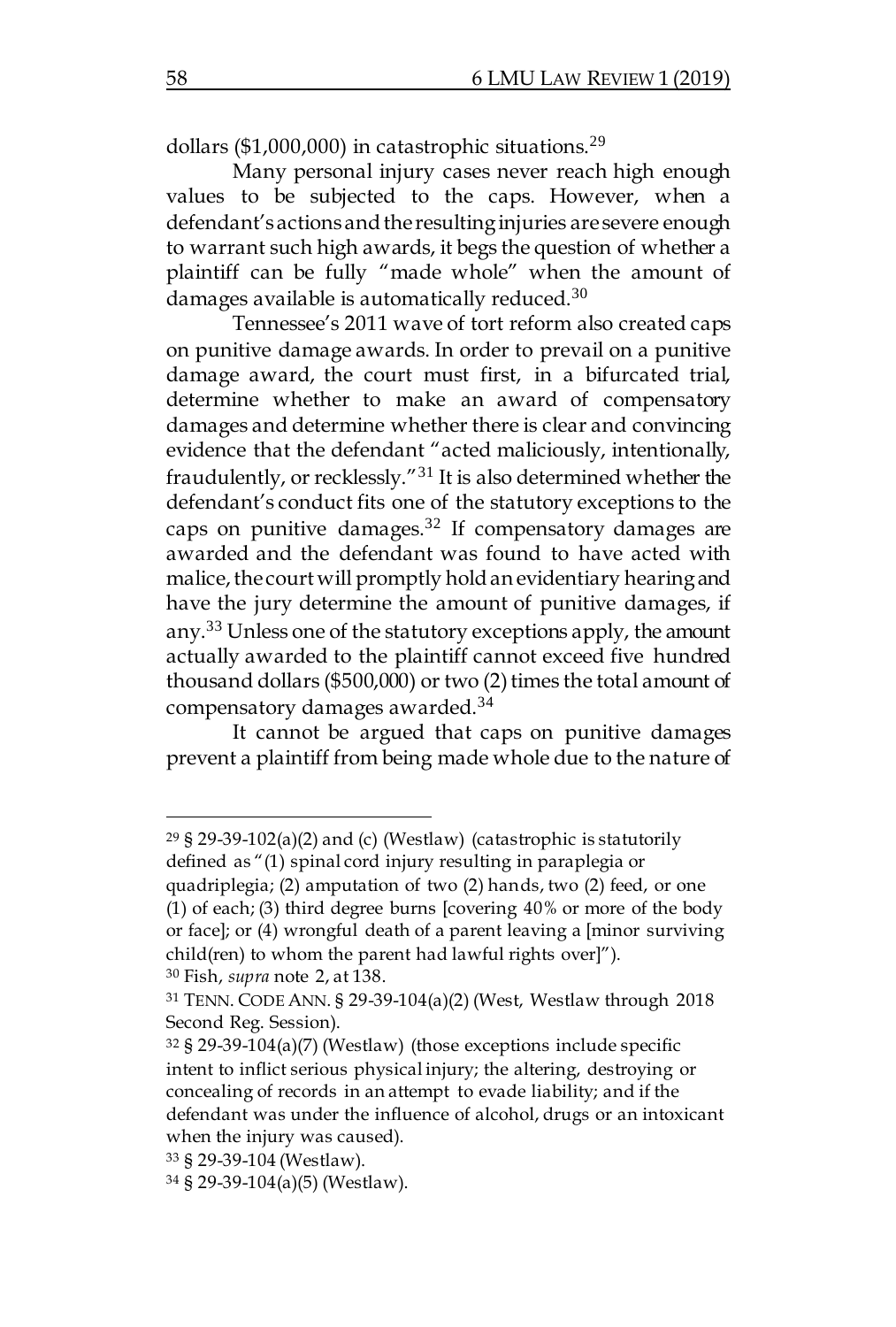deterrence that embodies punitive damages.<sup>35</sup> Simply put, punitive damages are awarded in addition to compensatory damages in order to punish the defendant for egregious and intentional behavior to the extent that the defendant and others would learn by example and refrain from acting in such ways in the future. These may be awarded only after it has been decided that the plaintiff can be "made whole" with an award of compensatory damages.<sup>36</sup> Lacking the "made whole" defense, proponents against caps on punitive damages needed another way to challenge the validity of the statute.

A stronger alternative argument against caps on damages is one that attacks the constitutionality of the specific statutes. In Tennessee, a few cases have attempted to challenge the Tennessee Civil Justice Act on the grounds that it violates a citizen's Seventh Amendment right to a jury trial.<sup>37</sup>

Challengers argue that the automatic reduction in awards divests a jury of its power "to decide facts and determine damages thereby denying plaintiff [the]right to a jury trial."<sup>38</sup> This point was argued in Clark v. Cain, a case involving a motor vehicle accident wherein the plaintiff alleged \$22,500,000 in pain and suffering damages.<sup>39</sup> The plaintiff also alleged that any legislative limitation prohibiting the recovery of such an amount was unconstitutional. <sup>40</sup> When the defendants moved for partial summary judgment seeking to cap the award at the statutory amount, they responded to the constitutionalitychallengebyarguing thatthe issue wasnot yet ripe for decision.<sup>41</sup> The defendants urged that the "plaintiffs had not yet been, nor might never be, awarded noneconomic damages that were in excess of the cap," thus the capmight not

<sup>36</sup> § 29-39-104(a)(2) (Westlaw).

 $\overline{a}$ 

Supp. 3d 694 (W.D. Tenn. 2015).

<sup>35</sup> Andrea Moore Hawkins, *Balancing Act: Public Policy and Punitive Damages Caps*, 49 S.C. L. REV. 293, 296 (1998).

<sup>37</sup>Clark v. Cain, No. 12C1147, 2015 WL 1137546, at \*1 (Tenn. Cir. Ct. March 9, 2015); Lindenberg v. Jackson Nat'l Life Ins. Co., 147 F.

<sup>38</sup> Bryan, et al., *supra* note 20, at 155.

<sup>39</sup>Clark, 2015 WL 1137546, at \*1.

<sup>40</sup> *Id*. at \*3 (plaintiff alleged the statutory caps violated a citizen's right to a trial by jury).

<sup>41</sup> Clark v. Cain, 479 S.W.3d 830, 831 (Tenn. 2015).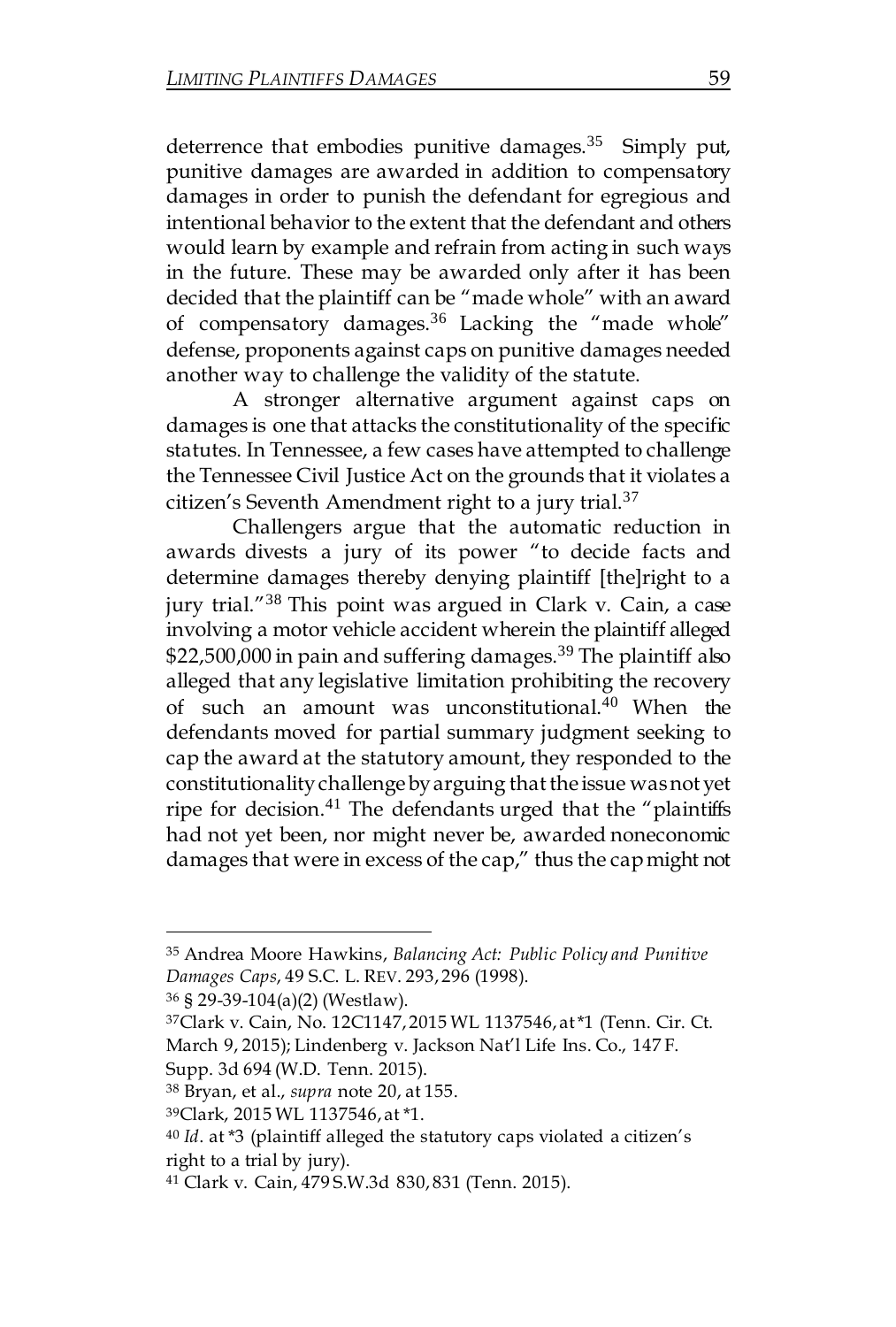be applicable.<sup>42</sup> Essentially, the defendants were arguing that a plaintiff cannot claim a statute is unconstitutional when it has not yet been determined by a court that the statute would apply to the situation at hand.

The court denied the defendants' motion and disagreed as to the issue of ripeness.<sup>43</sup> In making this determination, the court went through an extensive analysis of construing constitutional issues and determined that the right to a jury trial is a fundamental right; therefore, strict scrutiny applied.<sup>44</sup> In applying the strict scrutiny test, the court found that the State failed to show that the economic development of the State was more important than a citizen's right to a jury trial.<sup>45</sup> In fact, after reviewing the legislative history of the Act, the court found nothing to support the fact that caps on non-economic damages were beneficial for economic development in Tennessee.<sup>46</sup> The opinion centered around the rationale that if the caps fail to further the purpose for which they were implemented, then they should be struck down.

When the court ruled that the right to a jury trial had been violated, it quoted Chief Justice Marshall in the Marbury v. Madison opinion where he stated that "[t]he very essence of civil liberty certainly consists in the right of every individual to claim the protection of the laws whenever he receives an injury."<sup>47</sup> In applying that protection of the laws to the case at hand, the court concluded that damages were an essential part of a tort action, and as such, any attempt to alter an award that had been determined by a jury would be contradictory to the right to trial by jury. $48$ 

Unfortunately for the plaintiffs in Clark, the defendants filed an appeal alleging that the trial court erred in holding the statute unconstitutional.<sup>49</sup> Both parties agreed that the Tennessee Supreme Court should resolve the constitutionality

<sup>42</sup> *Id.*

<sup>43</sup>Clark, 2015 WL 1137546, at \*4.

<sup>44</sup> *Id*.

<sup>45</sup> *Id.* at \*7.

<sup>46</sup> *Id.* at \*8.

<sup>47</sup> Marbury v. Madison, 5 U.S. 137, 163 (1803).

<sup>48</sup> Clark, 2015 WL 1137546, at \*6.

<sup>49</sup> TENN. CODE ANN. § 29-39-102 (West, Westlaw through 2018 Second Reg. Session).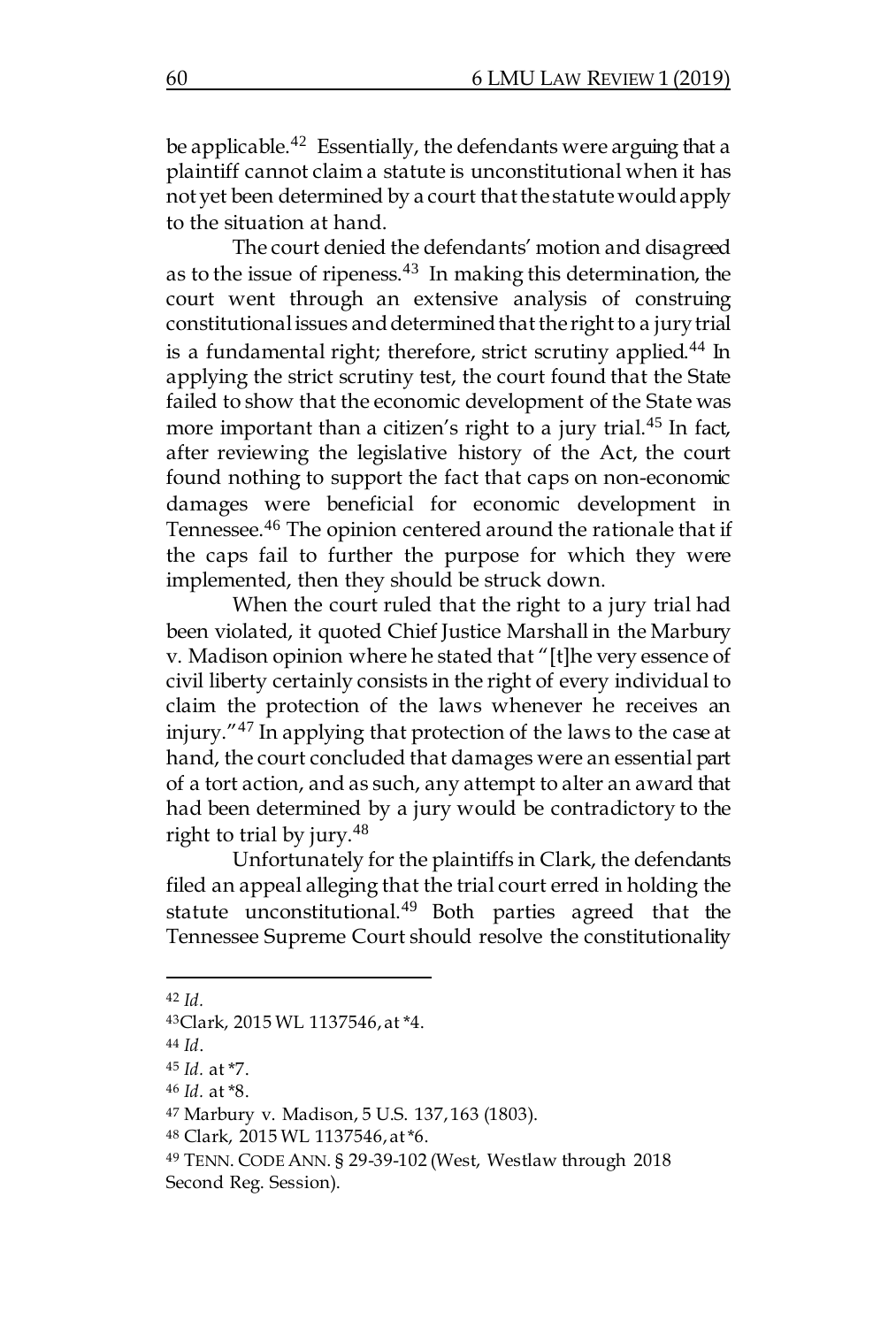issue surrounding the caps on noneconomic damages; however, the Court disagreed.<sup>50</sup> The Court declined to decide the constitutionality of the statute, holding that the issue was not ripe to be decided at the summary judgment stage.<sup>51</sup> The Court explained that the role of Tennessee courts is to decide issues that actually exist at the time they are being disputed, and because an award of damages in excess of the cap had not yet been awarded, it was unknown as to whether the cap would even apply.<sup>52</sup> The opinion went on to say that because it is still an open issue as to whether the cap will even apply, the trial court "acted prematurely in considering . . . [the] constitutional challenge at this [early] stage of the proceedings."<sup>53</sup>

Shortly after the Court declined to rule on the constitutionality of the noneconomic caps, a diversity case coming from the Western District of Tennessee, Lindenberg v. Jackson Nat'l Life Ins. Co., presented a similar situation.<sup>54</sup> This case involved a dispute over a life insurance policy payout involving alleged bad faith on the part of the defendant insurance company. After the court ruled that the insurance company owed the plaintiff \$350,000 plus interest in actual damages, a jury found clear and convincing evidence that the defendant acted recklessly and awarded punitive damages in the amount of \$3,000,000.<sup>55</sup>

The defendant had filed a Motion for Judgment as a Matter of Law as to the award of punitive damages.<sup>56</sup> The defendant argued that the Tennessee punitive damages cap applied and that the plaintiff was only entitled to the statutory maximum of \$500,000.<sup>57</sup> The plaintiff responded and alleged that the cap was unconstitutional, but argued that if the statute

<sup>50</sup> Clark v. Cain, 479 S.W.3d 830, 832 (Tenn. 2015).

<sup>51</sup> *Id.*

<sup>52</sup> *Id.* at 831 (quoting West v. Schofield, 468 S.W.3d 482, 490 (Tenn. 2015)).

<sup>53</sup> Clark, 479 S.W.3d at 832.

<sup>54</sup> Lindenberg v. Jackson Nat'l Life Ins. Co., 147 F. Supp. 3d 694

<sup>(</sup>W.D.Tenn. 2015)

<sup>55</sup> *Id.* at 699.

<sup>56</sup> *Id.*

<sup>57</sup> Lindenberg, 147 F. Supp. 3d at 704; TENN.CODE ANN. § 29-39-104 (West, Westlaw through 2018 Second Reg. Session).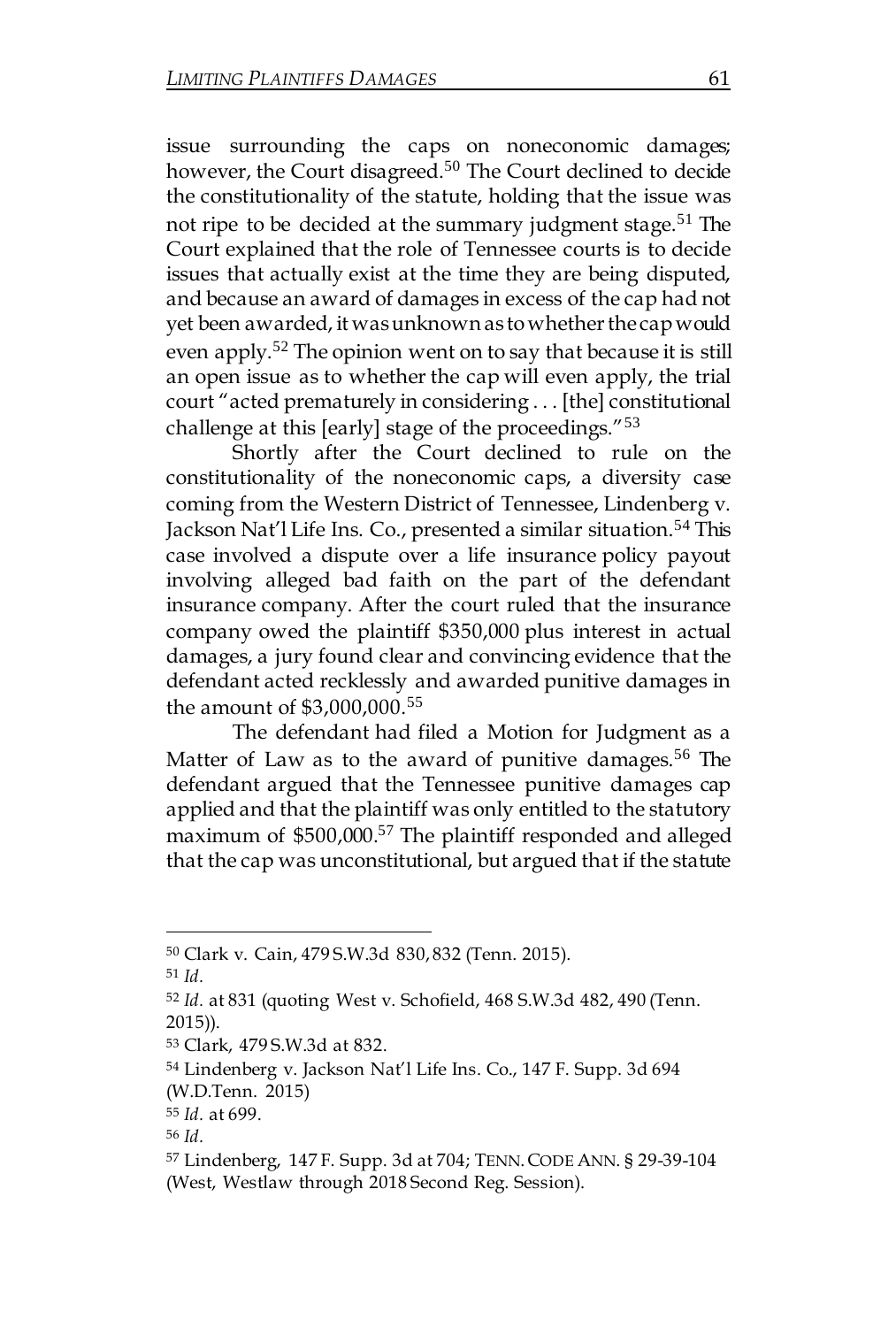was constitutional, they would be entitled to \$700,000.<sup>58</sup> The plaintiff filed a Motion for Certification of Questions to the Tennessee SupremeCourtregardingthe constitutionalityof the statutory caps on punitive damages. After denying the defendant's Motion for Judgment as a Matter of Law and granting the plaintiff's Motion for a Certified Question, the trial court decided not to rule on the amount of punitive damages to be awarded until hearing back from the Tennessee Supreme Court.

Again, the Tennessee Supreme Court declined to answer the certified question as to whether the caps on punitive damages were violative of a citizen's right to a jury trial.<sup>59</sup> The Court stated that the real issue at hand was whether a plaintiff could be awarded a "common law remedy of punitive damages in addition to the statutory remedy of the bad faith penalty," and because such issue had not been certified by the trial court and had not yet been decided, "it would be imprudent for [the Court] to answer the certified questions concerning the constitutionality of the statutory caps on punitive damages in this case in which the question of the availability of those damages in the first instance has not been and cannot be answered by this Court."<sup>60</sup>

Once the Tennessee Supreme Court declined to answer the certified question, the trial court took it upon itself to answer the issue presented by the Court regarding the availability of both statutory bad faith damages and punitive damages.<sup>61</sup> Citing Riad v. Erie Ins. Exchange, the court noted that a plaintiff's damages were not limited to the statutory bad faith damages and, acting on precedent, ruled that both remedies were available for the plaintiff. <sup>62</sup>

In analyzing the constitutionality of the punitive damage caps, the court found that the right to a jury trial does not include the right to a specific legal remedy.<sup>63</sup> The court

<sup>58</sup> *Id*.

<sup>59</sup> *Id.*

<sup>60</sup> *Id.* 

<sup>61</sup> *Id.*

<sup>62</sup> Riad v. Erie Ins. Exchange, 436 S.W.3d 256, 276 (Tenn. Ct. App. 2013).

<sup>63</sup> Lindenberg v. Jackson Nat'l Life Ins. Co., 304 F. Supp. 3d 711, 719 (W.D. Tenn. 2016); *See also* Dowlen v. Fitch, 264 S.W.2d 824, 825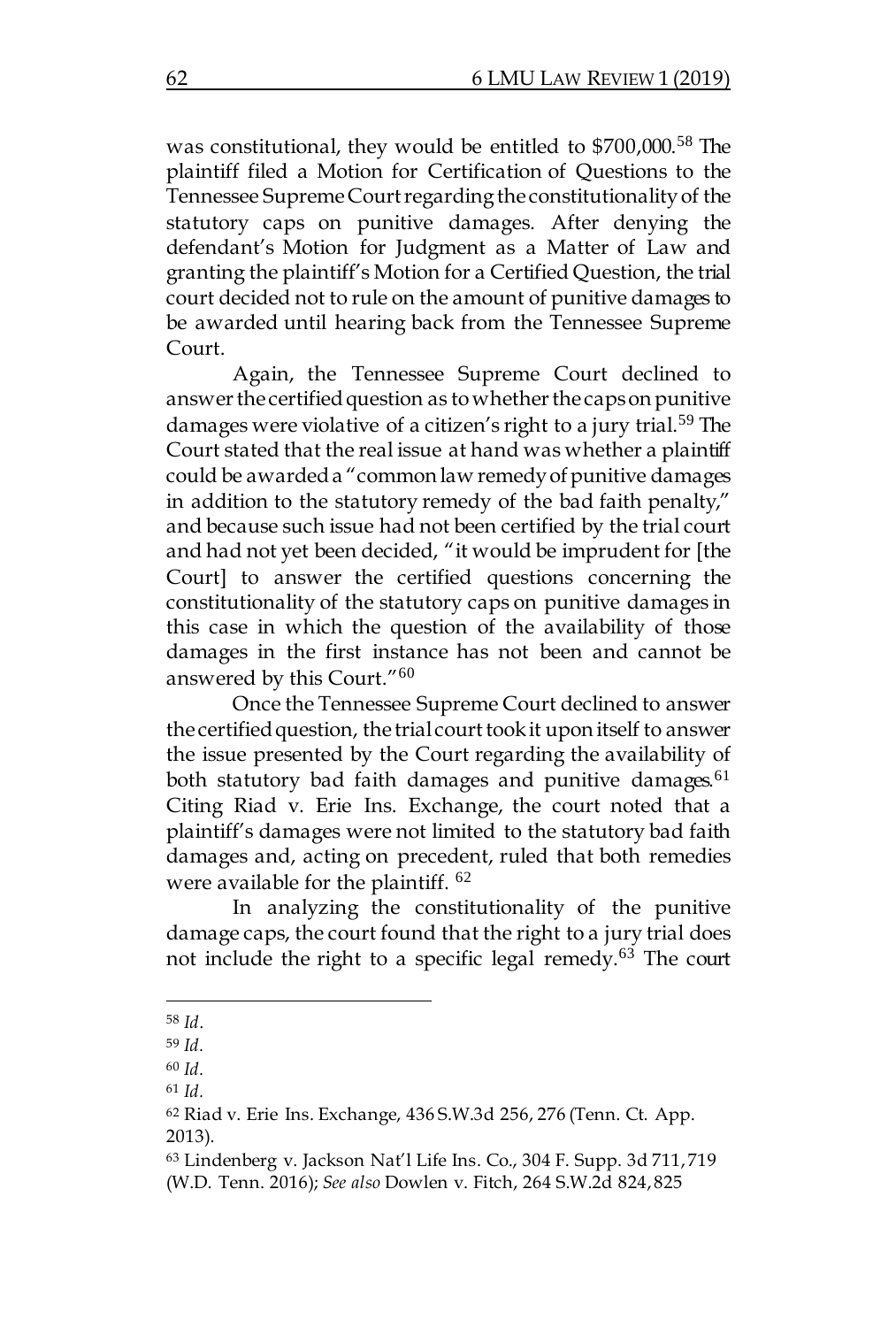essentially was telling the plaintiff that because the right to punitive damages is not a vested right in a citizen, that it cannot be said that capping the availability of punitive damages can be in violation of a constitutional right.

The court found that the caps were constitutional and as such, awarded the plaintiff punitive damages in the amount of \$700,000, which is reflective of the statutory maximum allowed within the statute.<sup>64</sup>

The Tennessee Supreme Court's lack of decision on the issue alongwith the lackof existing case law on the subject only furthers the ambiguity as to the constitutionality of the caps on damages. A lack of a decision on the matter essentially equates to a decision upholdingthe constitutionality, as the capsare still in place. However, this lack of decision also indicates that the Court has left the door open for future challenges.

#### B. GEORGIACAPS ANDCONSTITUTIONALITY CHALLENGES

Similar to the Tennessee Civil Justice Act, Georgia implemented the Georgia Tort Reform Act of 1987 and later amended it in 2005. The Act placed a cap on noneconomic damages in medical malpractice cases at \$350,000.<sup>65</sup> The Act was put in place to help with what the Legislature called a crisis involving reduced access to and increasing cost of liability insurance which resulted in the potential for decreased access to healthcare by Georgia citizens.<sup>66</sup>

In 2010, the cap on noneconomic damages in medical malpractice cases was challenged.<sup>67</sup> In Atlanta Oculoplastic Surgery P.C. v. Nestlehutt, the jury awarded the plaintiff \$900,000 in noneconomic damages after having permanent disfigurement resulting from a procedure performed by the

<sup>(</sup>Tenn. 1954) (holding that the cases ruling a person has no vested right in a particular remedy are abundant).

<sup>64</sup> TENN. CODE ANN. § 29-39-104(a)(5)(A) (West, Westlaw through 2018 Second Reg. Session).

<sup>65</sup> GA. CODE.ANN. § 51-13-1 (West, Westlaw through 2018 Reg. and Spec. Sessions).

<sup>66</sup> 2005 Ga. Laws p. 1.

<sup>67</sup> Atlanta Oculoplastic Surgery P.C. v. Nestlehutt, 691 S.E.2d 218 (Ga. 2010).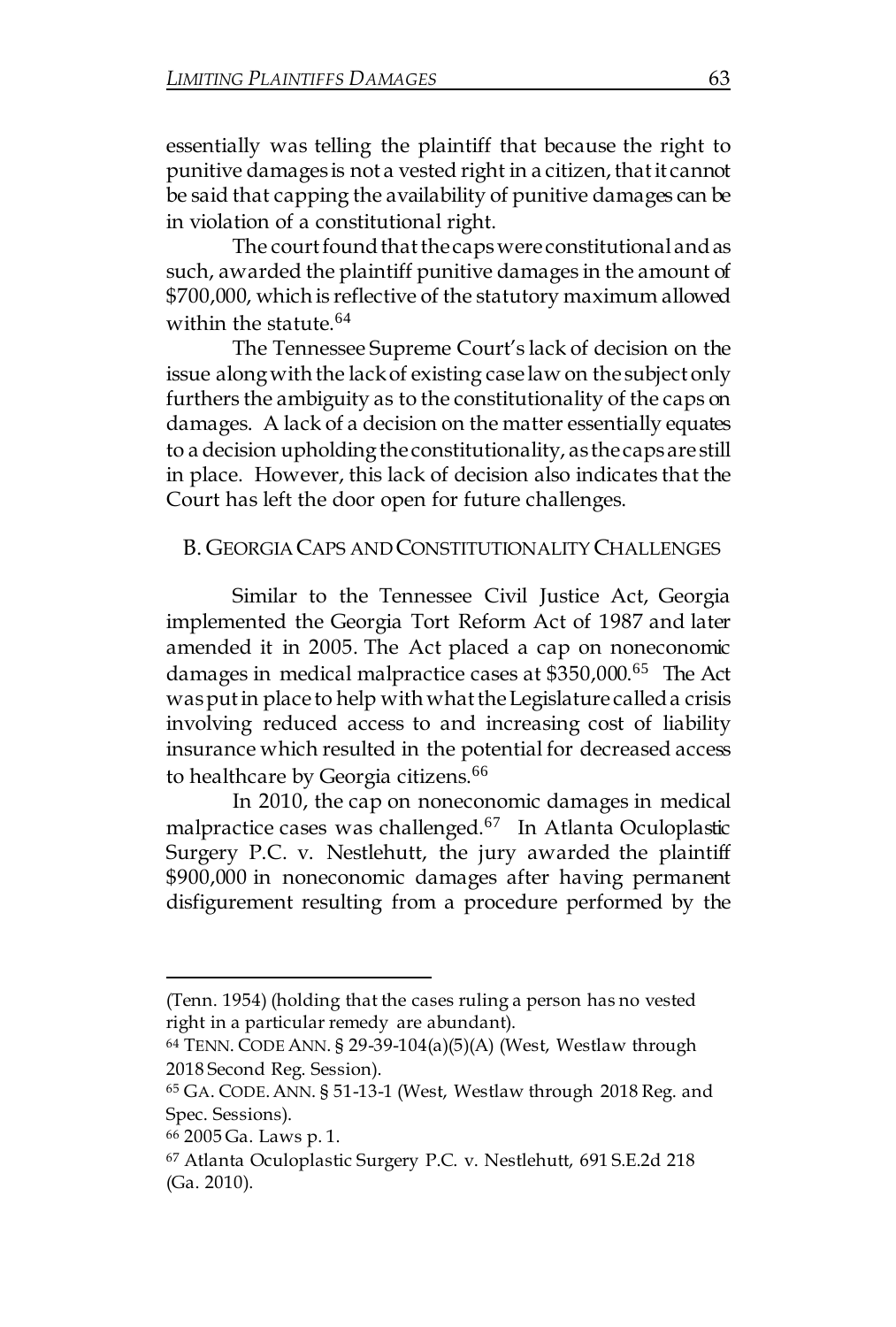defendant medical provider.<sup>68</sup> The plaintiff moved to have the cap deemed unconstitutional.<sup>69</sup> The trial court held that the statute violated Georgia's Constitution by encroaching on the right to a jury trial.<sup>70</sup> The Georgia Supreme Court affirmed on the basis that at the time of the adoption of the Georgia Constitution of 1798, medical malpractice and the right to a trial by jury were incorporated into the Georgia Constitution.<sup>71</sup> The Court concluded that the right to have a jury determine a plaintiff's damages is included as a constitutional right, and held that the statute infringed on the right to have the jury determine damages by undermining the very basic function of the jury.<sup>72</sup> "If the legislature may constitutionally cap recovery at \$350,000, there is no discernible reason why it could not cap the recovery at some other figure, perhaps \$50,000, or \$1,000, or \$1."73 The Georgia Supreme Court ruled the statute unconstitutional with the release of the Atlanta Oculoplastic Surgery opinion which remains good law to date.<sup>74</sup>

The Atlanta OculoplasticSurgeryopinion distinguished caps on noneconomic damages from caps on punitive damages.<sup>75</sup> Punitive damages cannot violate the right to trialby jury because they are "not really facts tried by the jury."76 Because punitive damages are so deterring and punishing in nature and not used to compensate the plaintiff, a cap cannot be said to be a violation of the Seventh Amendment.<sup>77</sup>

While not violative of the Seventh Amendment, caps on

<sup>68</sup> *Id.* at 220.

<sup>69</sup> § 51-13-1 (Westlaw 2018).

<sup>70</sup> Atlanta Oculoplastic Surgery P.C., 691 S.E.2d at 220 (The trial court also ruled that statute encroached upon the governmental separation of powers and the right to equal protection. The Georgia Supreme Court affirmed based on their finding of an encroachment upon the right to trial by jury).

<sup>71</sup> *Id.*

<sup>72</sup> *Id.* at 222-23 (quoting Feltner v. Columbia Pictures TV, Inc., 523 U.S. 340, 353 (1998).

<sup>73</sup> *Id.*

<sup>74</sup> *Id.*

<sup>75</sup> *Id.*

<sup>76</sup> *Id.* 

<sup>77</sup> GA. CODE.ANN. § 51-12-5.1(c) (West, Westlaw through 2018 Reg. and Spec. Sessions); *See also* State v. Mosley, 436 S.E. 2d 632 (Ga. 1993).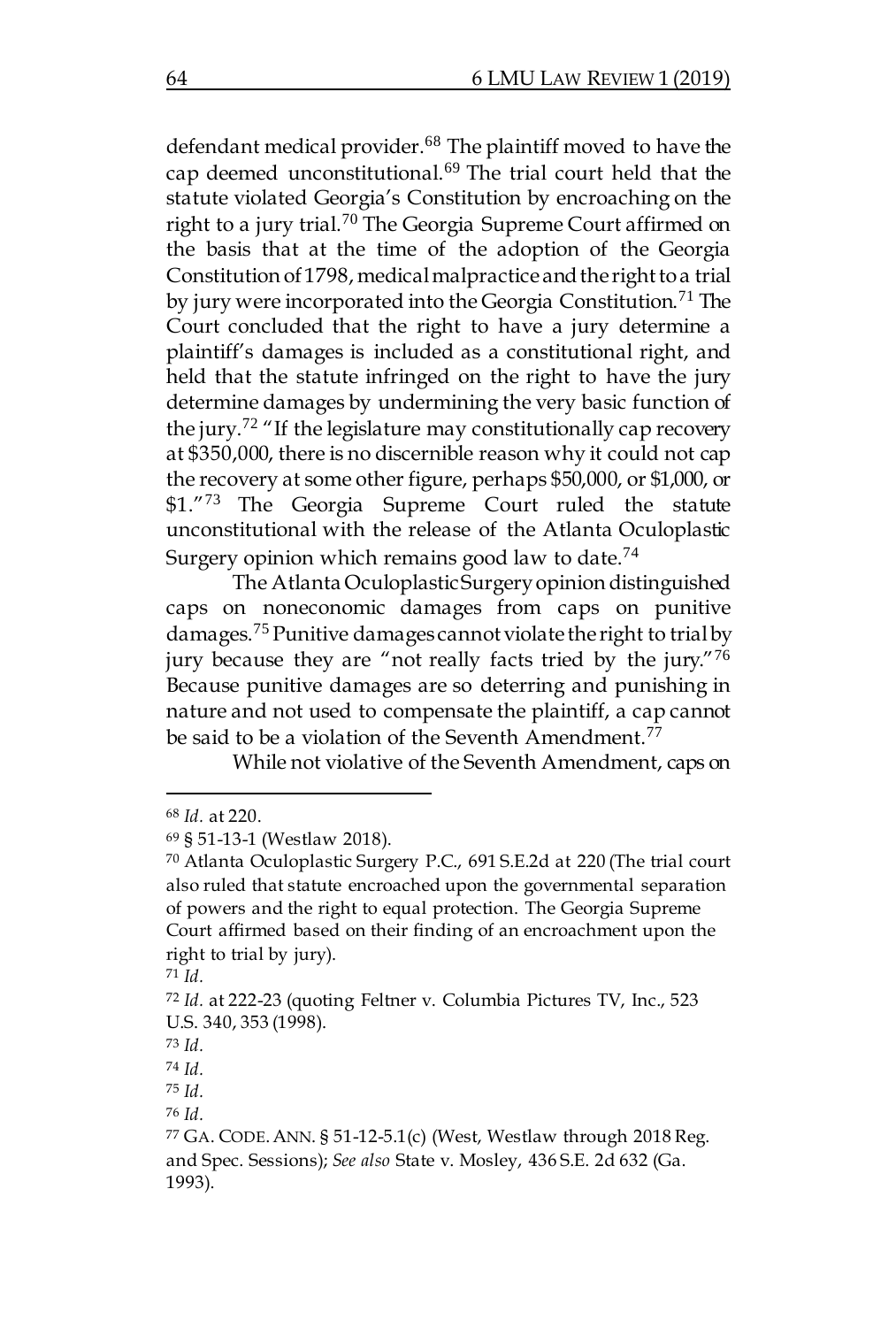punitive damages have been deemed constitutionally invalid under the Equal Protection Clause when it comes to products liability claims.<sup>78</sup> Specifically, the district court in McBride ruled that OCGA § 51-12-5.1(e)(1), which limits a plaintiff to a single punitive recovery regardless of the number of causes of actions, was "null and void in that it violates the equal protection and due process clauses of the Georgia and federal constitutions."<sup>79</sup> The court reasoned that the single award "unconstitutionally discriminate[d] between plaintiffs in products liability actions because it would deny any awards to all but the first plaintiff whose claim arose out a particular act or omission."<sup>80</sup> Additionally, it would also discriminate between plaintiffs in products liability cases versus plaintiffs in non-products liability cases who are not limited to the single award. $81$  The court also ruled that section (e)(2) was also constitutionally invalid under the Takings Clause, as it mandated for 75% of the total recovery in products liability cases to be given to the State.<sup>82</sup>

Interestingly, the Georgia Supreme Court declined to follow McBride when it upheld OCGA §  $51-12-5.1(e)(2)$  as completely constitutional.<sup>83</sup> The Court in Mack Trusts, Inc. v. Conkle upheld the constitutionality of OCGA § 51-12-5.1(e)(1) and (e)(2) holding that "[a] plaintiff has no vested property right in the amount of punitive damages which can be awarded in any case, and the legislature may lawfully regulate the amount of punitive damages which can be awarded."<sup>84</sup>

This opinion begs the question of how farthe legislature can go when it comes to caps on punitive damages. It has been established that there is no constitutional right to an award of punitive damages, which is what allows case law decisions like Mack Trucks and legislatively regulated limitations on

<sup>78</sup> McBride v. Gen. Motors Corp., 737 F. Supp 1563 (M.D. Ga. 1990). <sup>79</sup> *Id.* at 1579.

<sup>80</sup> 2 BARRY A. LINDAHL,MODERN TORT LAW:LIABILITY AND LITIGATION § 21:14 (2d ed. 2017).

<sup>81</sup> *Id*.

<sup>82</sup> McBride, 737 F. Supp. at 1579.

<sup>83</sup> ERIC JAMES HERTZ,MARK D. LINK, GEORGIA PUNITIVE DAMAGES § 2- 12 (2d. ed. 2017).

<sup>84</sup> Mack Trucks, Inc. v. Conkle, 436 S.E.2d 635, 639 (Ga. 1993).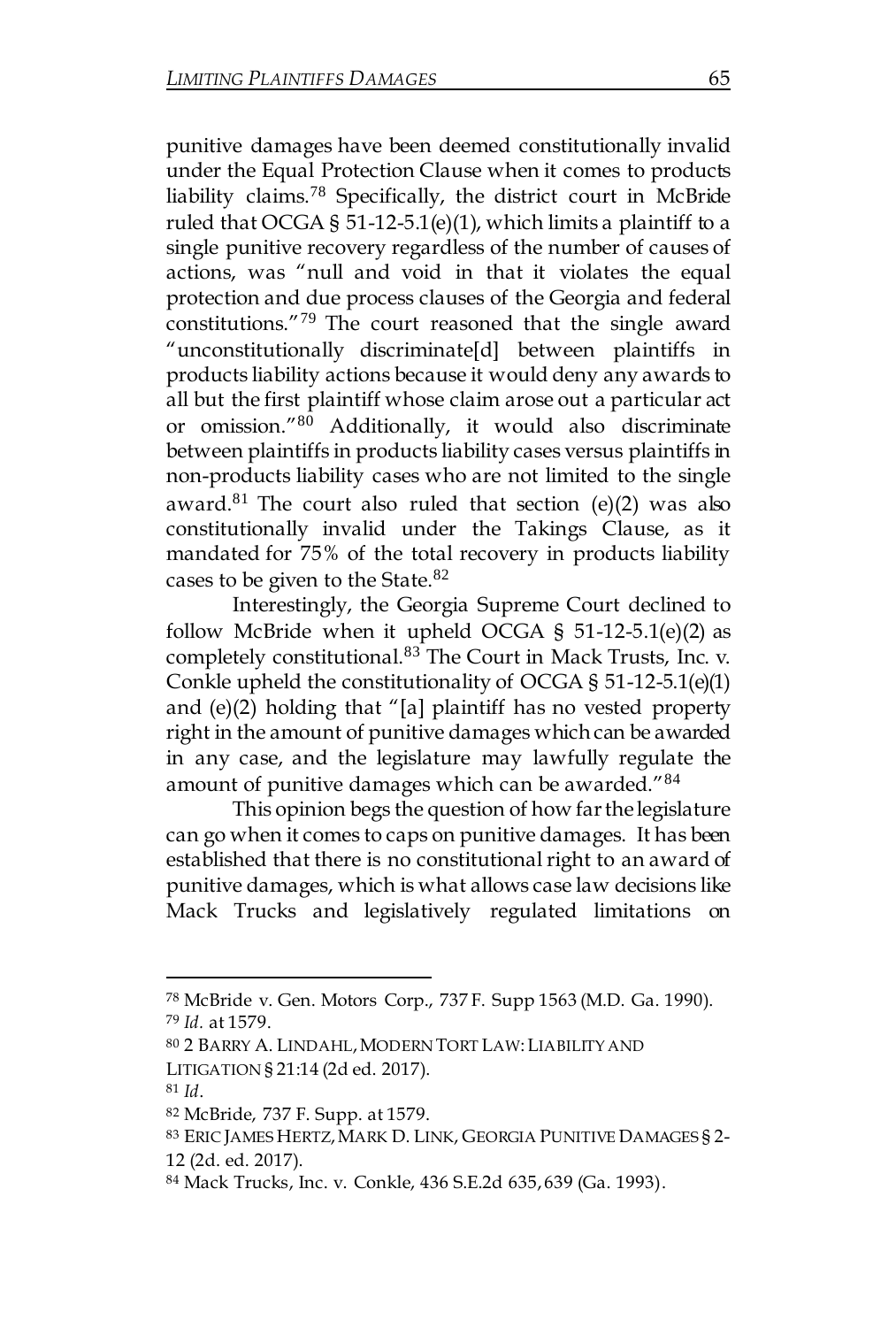damages.<sup>85</sup> With the free range the Georgia Court has given to the legislature, it begs the question of whether eventually, this could lead to the complete abrogation of punitive damages.

#### C. ALABAMACAPS ANDCONSTITUTIONALITY CHALLENGES

Like Tennessee and Georgia, Alabama has adopted a series of tort reform legislation, including a cap of \$400,000 on noneconomic damages in health care liability cases.<sup>86</sup>

In 1991, the \$400,000 cap was challenged as being violative of a citizen's right to a jury trial. $87$  The plaintiff was awarded \$600,000 in noneconomic damages arising from a medical malpractice claim.<sup>88</sup> The trial court, pursuant to the statutory cap, reduced the award to the maximum amount allowed of \$400,000. On appeal, the plaintiff challenged the constitutionality of the cap.<sup>89</sup>

When the Alabama Supreme Court ruled the cap unconstitutional, it reiterated the Court's prior rulings, which cautioned against altering a jury's award of damages unless the determination was influenced by "bias, passion, prejudice, corruption, or other improper motive."<sup>90</sup> The Court was influenced by the notion that noneconomic damages are difficult to calculate, and acknowledged that "[t]he jury's role in fixing the amount of damages has been regarded as particularly sacrosanct in cases involving damages not susceptible of precise measurement."<sup>91</sup> Because there was no evidence that the jury's assessment of damages was flawed by bias, prejudice, corruption, or fraud, the Court ruled that a jury's determination of damages is protected by the right to a jury trial, and thus, any statute preventing that jury's award

<sup>85</sup> *Id*.

<sup>86</sup> Leonard J. Nelson, III, et al., *Medical Malpractice Reform in Three*  Southern States, 4 J. HEALTH & BIOMED. L. 69, 114 (2008).

<sup>87</sup> Moore v. Mobile Infirmary Ass'n, 592 So.2d 156, 158 (Ala. 1991). <sup>88</sup> *Id*. at 157.

<sup>89</sup> *Id.*

<sup>90</sup> *Id.* at 161.

<sup>91</sup> *Id.* at 160-61; *See also* Alabama Power Co. v. Mosley, 318 So.2d 260, 266 (Ala. 1975); Austin v. Tennessee Biscuit Co., 52 So.2d 190 (Ala.

<sup>1951);</sup> Montgomery Light & Traction Co. v. King, 65 So. 998 (Ala.

<sup>1914);</sup> Sheffield Co. v. Harris, 61 So. 88 (Ala. 1912).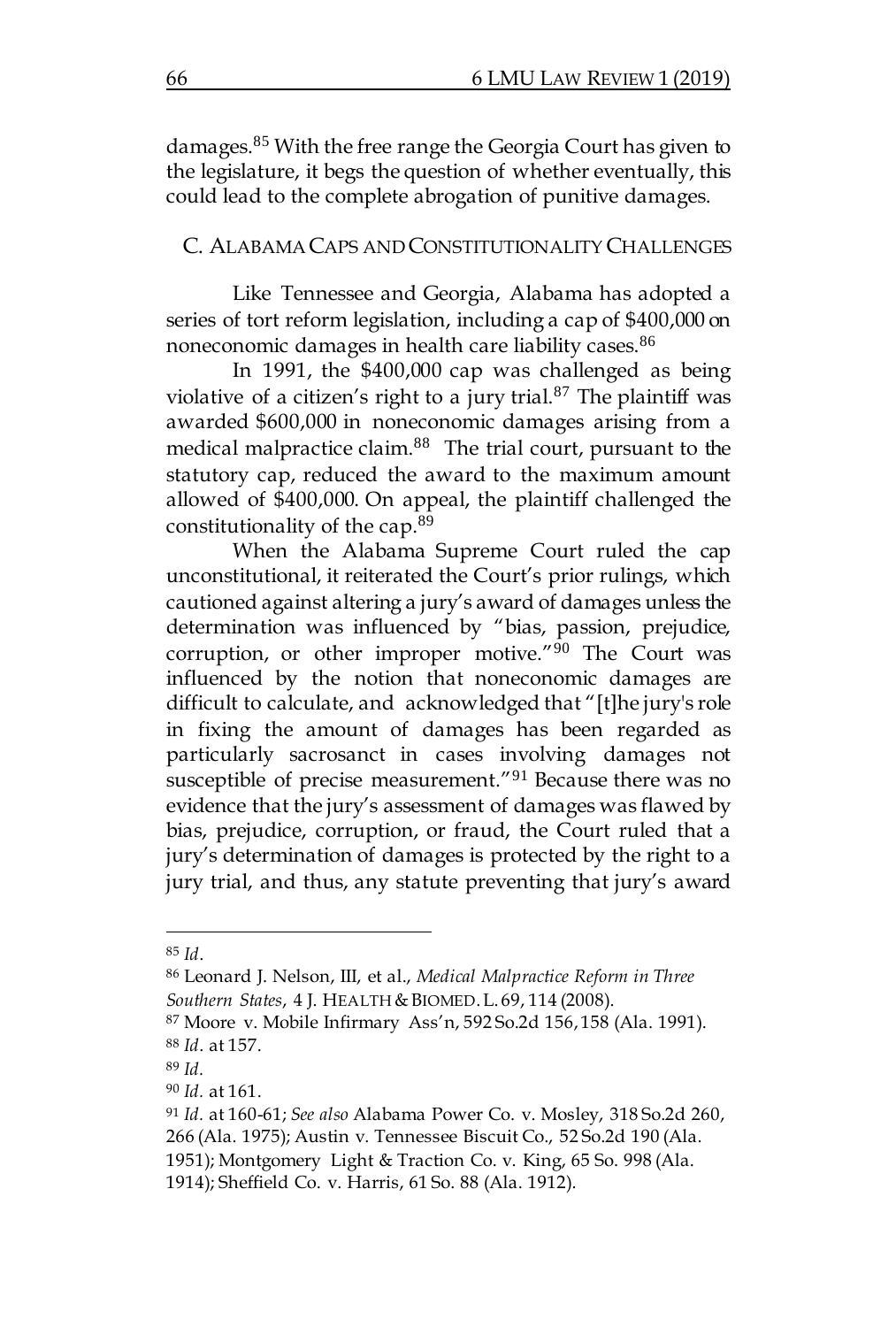from being given as is offends the Alabama Constitution. <sup>92</sup>

The above discussion regarding the placement of and the constitutional challenges to capson damages only discusses caps on noneconomic and punitive damages, because the majority of the caps are not applicable to economic damages. One way insurance companies and insurance defense attorneys are attempting to get around the lack of caps on economic damages is by attempting to limit the collateral source rule. The next section discusses what the collateral source rule is and how the insurance industry is attempting to limit the rule both in its application of calculating damages as well as from an evidentiary standpoint.

#### III. COLLATERAL SOURCERULE

When injured in tort, a plaintiff may receive collateral payments from third parties, such as insurance companies, who have no connection with the defendant.<sup>93</sup> This often occurs through health insurance companies when they pay for medical services, or auto insurance companies when they pay you for your property damage. Pursuant to the rule, evidence that the plaintiff has received benefits from third parties who have no relation to the defendant will not be used to reduce the total recovery received by the plaintiff.<sup>94</sup> Rules like this have been implemented in every state within the United States.<sup>95</sup>

The collateral source rule is a multipurpose rule that is applicable to both damages and the rules of evidence.<sup>96</sup> Not only does it prohibit reduced recovery by payments from collateral sources, but it also prohibits the introduction of evidence of such payments by barring the

<sup>92</sup> Moore, 592 So.2d. at 164.

<sup>93 2</sup> STUART M. SPEISER, AMERICAN LAW OF TORTS § 8:16 (Monique C. M. Leahy et al. eds., 2018).

<sup>94</sup> *Id.*

<sup>95</sup> Bryce Benjet, *A Review of State Law Modifying the Collateral Source Rule: Seeking Greater Fairness in Economic Awards,* 76 DEF. COUNS.J. 210, 210 (2009). <sup>96</sup> *Id.*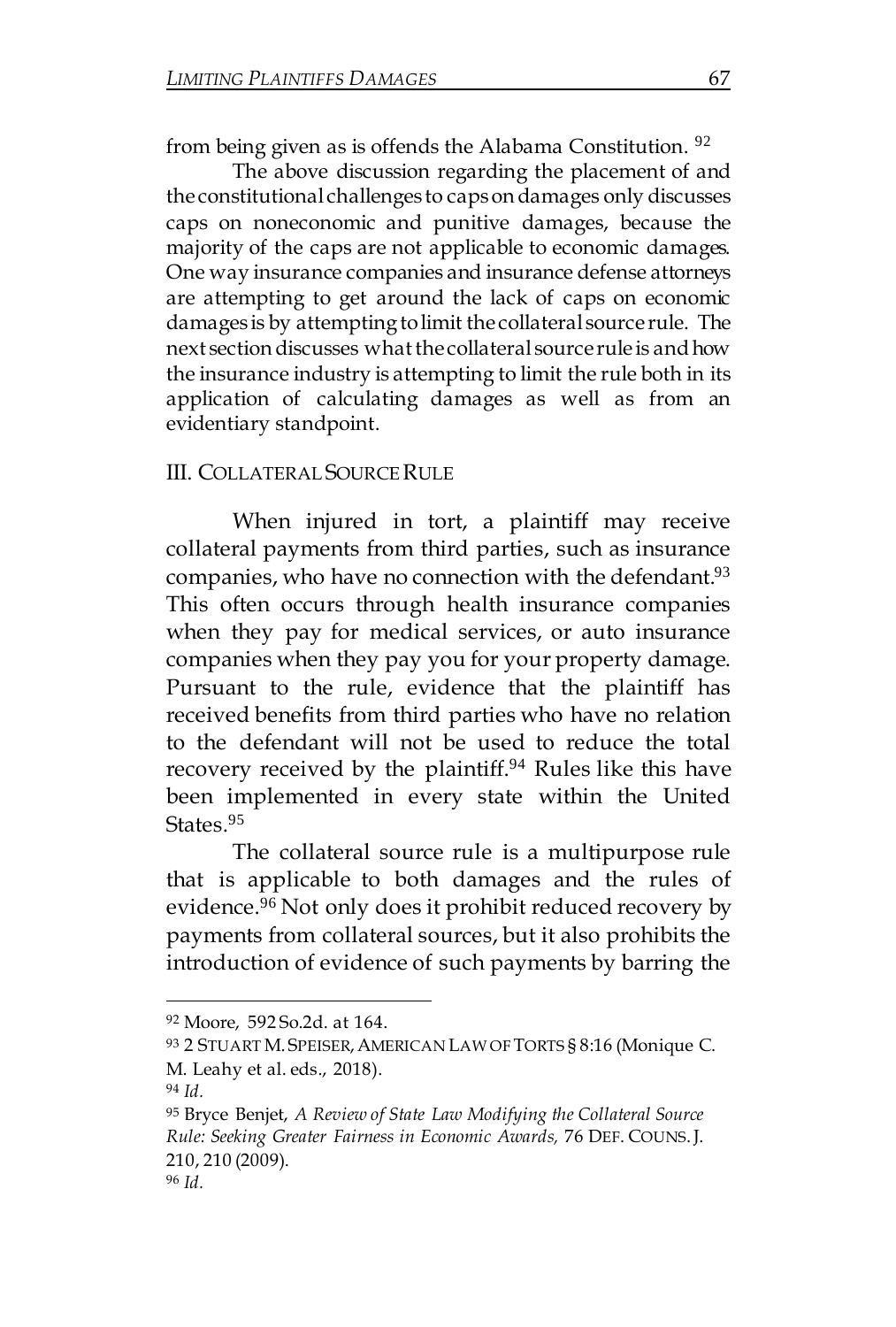introduction of evidence of collateral source payments made towards any part of a plaintiff's damages.<sup>97</sup>

One argument used to justify the use of the rule is that the payments are often gratuitous in nature or stem from a pre-existing contractual relationship,and a plaintiff should not be penalized for such good fortune.<sup>98</sup> Proponents for the limitation of the rule often argue that allowing recovery of collateral source payments allows the plaintiff to "double recover." <sup>99</sup> Some states have enacted statutes specifically forthe purpose of preventing double recovery.<sup>100</sup> Other states acknowledge the that double recovery may be a windfall for the plaintiff; however, a defendant who escapes liability, wholly or partially, also enjoys a windfall.<sup>101</sup> Because the law must sanction one windfall and deny the other, these states opt to favor the victim of the wrong as opposed to the wrongdoer.<sup>102</sup> Others have recognized the double recovery as acceptable, so long as the payments are coming from someone who is wholly unconnected to the defendant.<sup>103</sup> The following subsections discuss how Tennessee, Georgia, and Alabama differ in their application of the collateral source rule.

## A. TENNESSEECOLLATERAL SOURCE

In Tennessee, the collateral source rule was first recognized in 1896, when the Tennessee Supreme Court heard a case regarding damages caused by a fire that started in one business and spread to the adjacent business belonging to the

<sup>97</sup> Michael Flynn, *Private Medical Insurance and the Collateral Source* 

*Rule: A Good Bet?,* 22 U. TOL. L. REV. 39, 42 (1990).

<sup>98</sup> Benjet, *supra* note 95, at 210.

<sup>99</sup> *Id*. at 213.

<sup>100</sup> *See* IDAHO CODE ANN § 6-1606 (West, Westlaw through 2018 Second Reg. Session).

<sup>101</sup> Mitchell v. Haldar, 883 A.2d 32, 38 (Del. 2005). <sup>102</sup> *Id.* 

<sup>103</sup> *See* Hayes Sight & Sound, Inc. v. OneOK, Inc., 136 P.3d 428, 440-41 (Kan. 2006).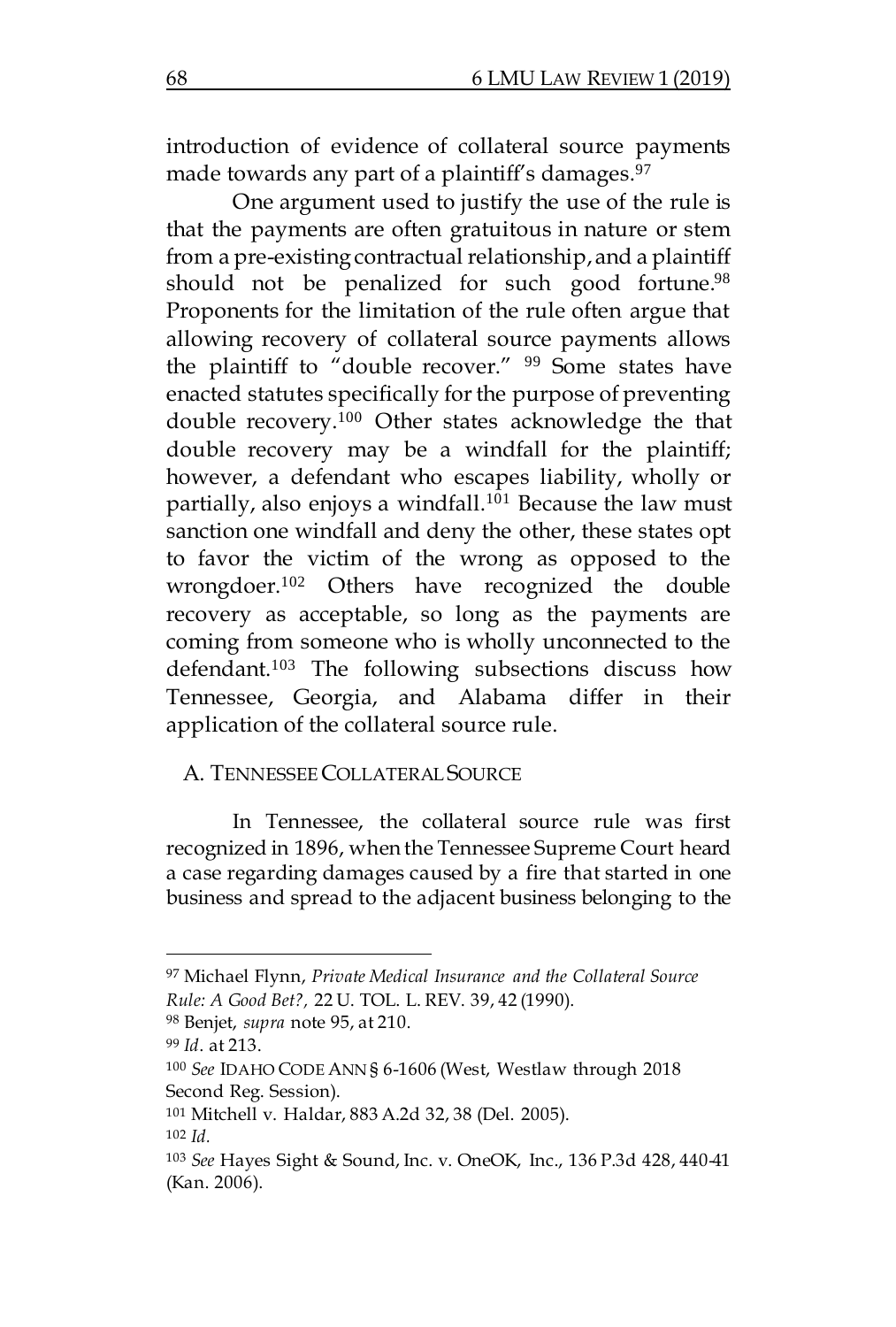plaintiff. <sup>104</sup> In the landmark case, *Anderson v. Miller*, the plaintiff, being fully insured, received insurance money to repair the business.<sup>105</sup> The defendants argued that the insurance benefits received by the plaintiff diminished the damages claim against them.<sup>106</sup> They reasoned that the insurance money put the plaintiffs back to the place they had been prior to the fire, and thus there was no reason to recover from the defendants as well.<sup>107</sup> The Court disagreed and held that the insurance benefits obtained by the plaintiff did not affect the defendant's responsibilities to the plaintiff, and such responsibilities would not be taken away or minimized by the fact that the plaintiff received the insurance benefits.<sup>108</sup> This was the beginning of the utilization of the collateral source rule in Tennessee.

After *Anderson*, Tennessee formally adopted the *Restatement's* version of the collateral source rule which, in part, states "[p]ayments made to or benefits conferred on the injured party from other sources are not credited against the tortfeasor's liability."<sup>109</sup> Tennessee has continuously upheld the rule even though there has been opposition to its application.<sup>110</sup>

The Court's decision in a 1998 case upholding the rule emphasized Tennessee's requirement that damages must be a reasonable value of necessary services.<sup>111</sup> For a plaintiff to recover for services rendered, they must show that the rendered services were necessary for the treatment of the injury and the

 $\overline{a}$ 

<sup>109</sup> RESTATEMENT (SECOND)OF TORTS § 920A(2) (AM. LAW INST. 1979). <sup>110</sup> *See* Hall v. USF Holland, 152 F. Supp 3d 1037 (W.D. Tenn. 2016); Dedmon v. Steelman, 535 S.W.3d 431 (Tenn. 2017); West v. Shelby County Healthcare Corp., 459 S.W.3d 33 (Tenn. 2014); Fry v. Kennedy, 991 S.W.2d 754 (Tenn. 1998); J&M, Inc. v. Cupples, No. E2004-01328-COA-R3-CV, 2005 WL 1190704, at \*3 (Tenn. Ct. App. 2005) (noting the long adaptation of the collateral source rule in Tennessee); Simpson v. Allied Van Lines, Inc., 612 S.W.2d 172 (Tenn. Ct. App. 1980) (holding a \$10,000 contractual liability payment by US Government could not be used to reduce the amount of damages awarded to the Plaintiff).

<sup>111</sup> Fry, 991 S.W.2d at 764.

<sup>104</sup> Anderson v. Miller, 33 S.W. 615, 616 (Tenn. 1896).

<sup>105</sup> *Id.*

<sup>106</sup> *Id*.

<sup>107</sup> *Id.*

<sup>108</sup> *Id*.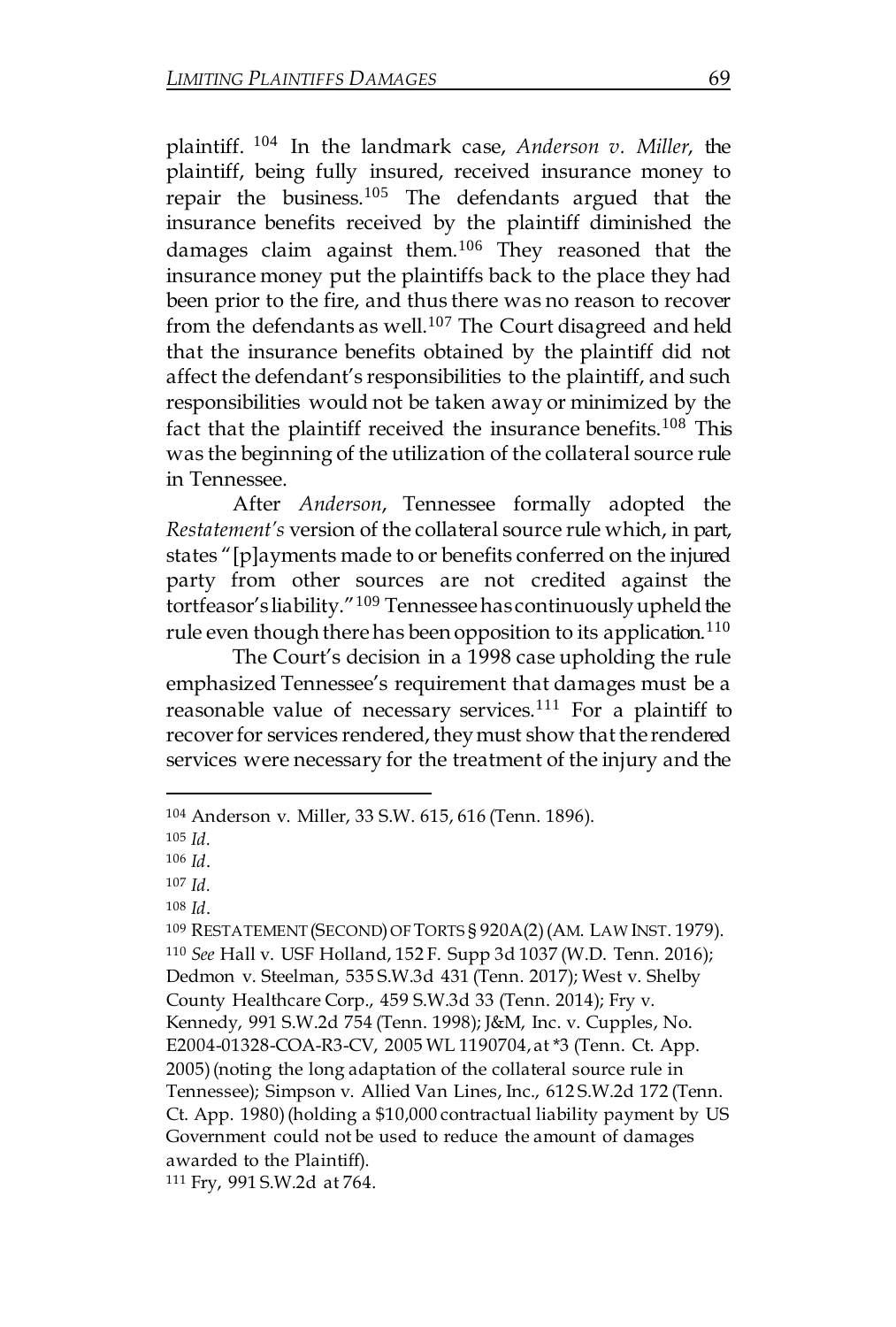charges for those services were reasonable.<sup>112</sup> Once proved reasonable and necessary, the defendant is prohibited from attempting to prove that the service rendered has been paid or will be paid by collateral sources. $113$ 

#### 1. WEST ANDITS AFTERMATH

The problem of what is reasonable and necessary arises in situations where the medical providers are paid less than what the services were billed for.<sup>114</sup> This occurs generally due to contractual agreements between health insurance companies and medical providers where the providers will accept a discounted rate, and in return, the insurance companies have the provider listed as an approved provider under an insured's policy.<sup>115</sup> When a service is billed for one amount but is considered paid in full after receiving a lower amount than what was billed, an issue arises as to what is the reasonable charge for the services rendered.<sup>116</sup>

In 2014, the Tennessee Supreme Court reviewed a case which centered around the applicability of the reasonable and necessary requirement when acting pursuant to the Hospital Lien Act.<sup>117</sup> The Hospital Lien Act in part states that when a person is injured and pursues a claim for damages resulting from those injuries, the law requires that the hospital file a lien against the claim for all reasonable and necessary charges for hospital care and treatment.<sup>118</sup>

The plaintiff in West was billed \$14,000.00 for hospital and a lien was perfected on the personal injury lawsuit in that amount.<sup>119</sup> The hospital, pursuant to the contractual agreement, only billed the plaintiff's health insurance company for  $$3,000.00$  which was paid in full.<sup>120</sup> The hospital refused to

 $\overline{a}$ 

<sup>116</sup> *Id.*

<sup>112</sup> *Id.*

 $113$  *Id.* 

<sup>114</sup> *Id.*

<sup>115</sup> West, 459 S.W.3d at 37.

<sup>117</sup> TENN. CODE ANN. §§ 29-22-101 to 107 (West, Westlaw through 2018 Second Reg. Session).

<sup>118</sup> § 29-22-101(a) (Westlaw).

<sup>119</sup> West, 459 S.W.3d at 38.

<sup>120</sup> *Id*.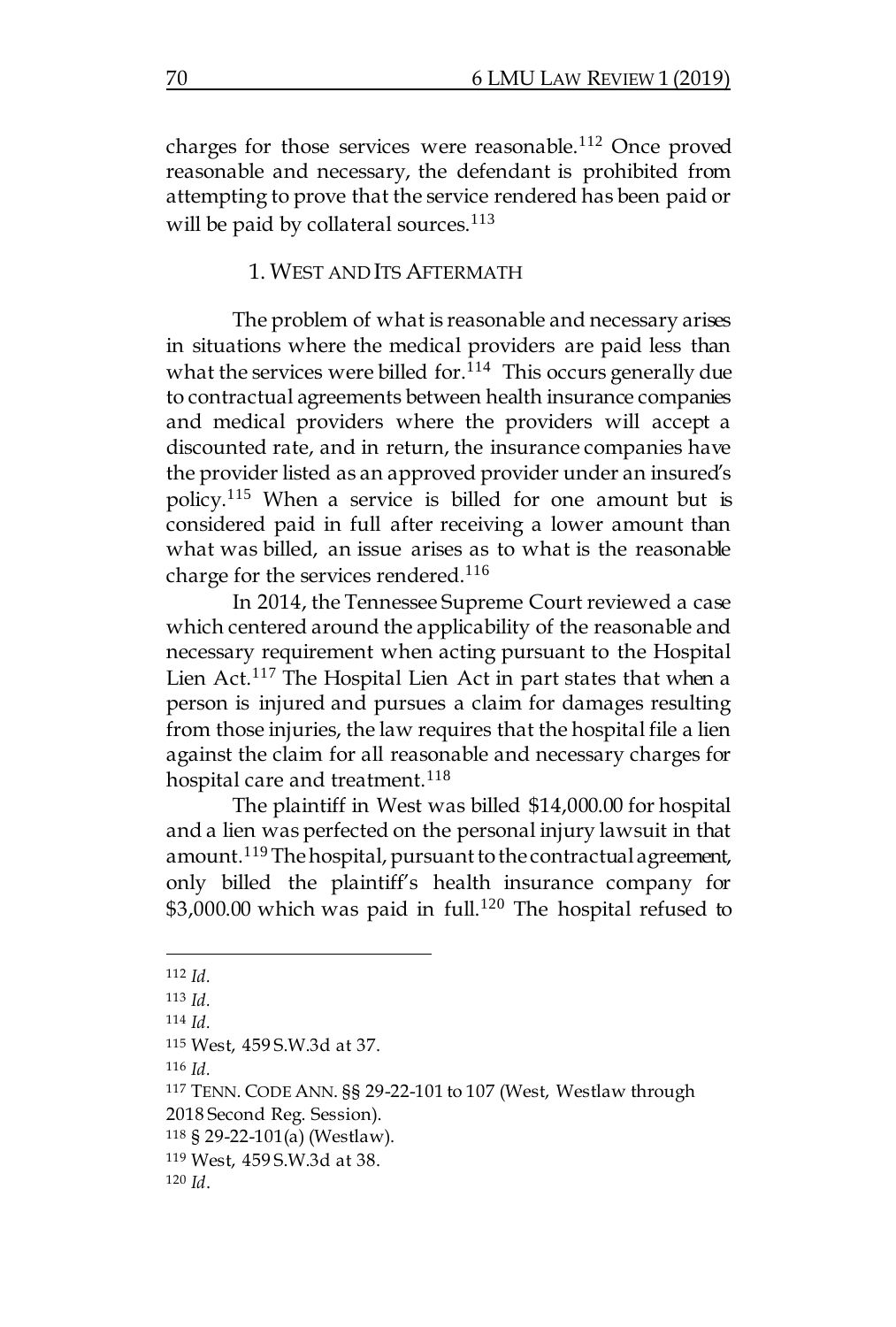extinguish the lien, reasoning they were waiting to see whether they could recover the non-discounted price from the defendants in the case.<sup>121</sup> When the plaintiff sued to have the lien extinguished, the Court had to determine which amount was reasonable; the amount billed to the plaintiff or the amount billed to the insurance company.<sup>122</sup>

The Court determined that, under the statute, "reasonable" was the amount of charges agreed upon by the insurance company and the hospital, and not the nondiscounted amount for which the patient would have been originally billed.<sup>123</sup> The plaintiff's lien was extinguished due to payment in full of the reasonable and necessary charges by her insurance company.<sup>124</sup> The Court specified that this definition of "reasonable" was limited in application to the Hospital Lien Act  $125$ 

After West was decided, defense attorneys across the state began arguing for an extension of the West decision to the definition of "reasonable" in all personal injury cases.<sup>126</sup> The defendants argued that the plaintiff's recoverable damages should be limited to the benefits actually paid by the insurer.<sup>127</sup> In stark contrast, the plaintiffs sought to recover the full amount of their damages, arguing that any reduction in recovery resulting from insurance benefits received would be violative of the collateral source rule. 128

## 2. TENNESSEE SUPREME COURT UPHOLDS THE COLLATERAL SOURCE RULE

In its decision in Dedmon v. Steelman, the Tennessee Supreme Court clarified that the "holding in West was not intended to apply in personal injury cases."<sup>129</sup> The defendant wished to limit the plaintiff's introduction of, and possible

<sup>121</sup> *Id.*

<sup>122</sup> *Id.* at 44*.*

<sup>123</sup> *Id.* at 46.

<sup>124</sup> *Id*.

<sup>125</sup> *Id.* at 44.

<sup>126</sup> DEDMOND V. STEELMAN*,* 535 S.W.3D 431, 446 (TENN. 2017).

<sup>127</sup> Hall v. USF Holland, 152 F. Supp 3d 1037, 1038 (W.D. Tenn. 2016). <sup>128</sup> *Id.*

<sup>129</sup> Dedmond, 535 S.W.3d at 450 (emphasis added).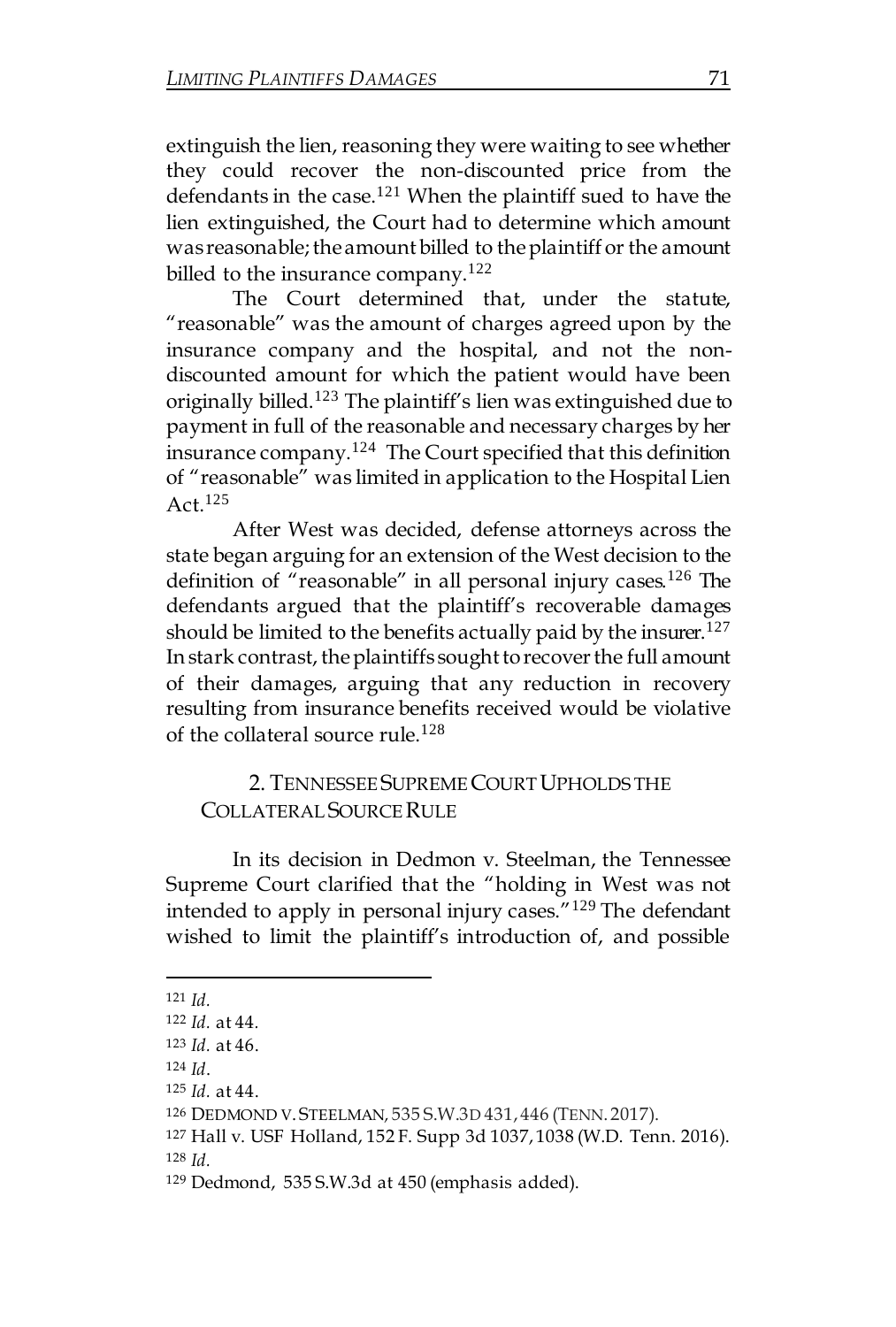recovery of, medical bills to the discounted price paid by the plaintiff's health insurance company, arguing that the decision in West should be extended.<sup>130</sup> In ruling that West did not extend to personal injury cases, the Court outlined the longstanding existence and enforcement of the collateral source rule in Tennessee and emphasized the strong public policy rooted in maintaining a defendant's responsibility for any harm caused despite the plaintiff's receiving collateral benefits.<sup>131</sup>

Even though Tennessee upheld the existence of the collateral source rule in personal injury cases, the rule has been abrogated in regard to medical malpractice claims where the costs for the collateral benefits have been or will be paid by sources other the plaintiff, in whole or in part.<sup>132</sup> The Court has noted that because this collateral source exception is in direct conflict with the rule that has long been upheld in Tennessee, "it must be strictly construed." $133$  The Court applied this strict construction of the statute in a case where a plaintiff had contributed to an insurance plan through his employer and those contributions had been used partially to cover the plaintiff's insurance plan through the employer.<sup>134</sup> It was held that the medical malpractice exception did not apply here because the plaintiff partially contributed to the costs of the reasonable and necessary medical services by contributing to the insurance plan.<sup>135</sup>

Absent the medical malpractice exception to the collateral source rule, Tennessee has not altered its version of the rule and, similar to Georgia, continues to uphold the

 $\overline{a}$ 

<sup>133</sup> Hunter v. Ura, 163 S.W.3d 686, 711 (Tenn. 2005).

<sup>134</sup> *Id*.

<sup>135</sup> *Id.*

<sup>130</sup> *Id.* at 435.

<sup>131</sup> *Id.* at 451.

<sup>&</sup>lt;sup>132</sup> The collateral source rule has been abrogated in regard to medical malpractices claims where the collateral benefits will have been paid for by governmental or private employers, social security benefits, service benefit programs, unemployment benefits, or any other source except the asses of the claimants. TENN. CODE ANN. § 29-26-119 (West, Westlaw through 2018 Second Reg. Session).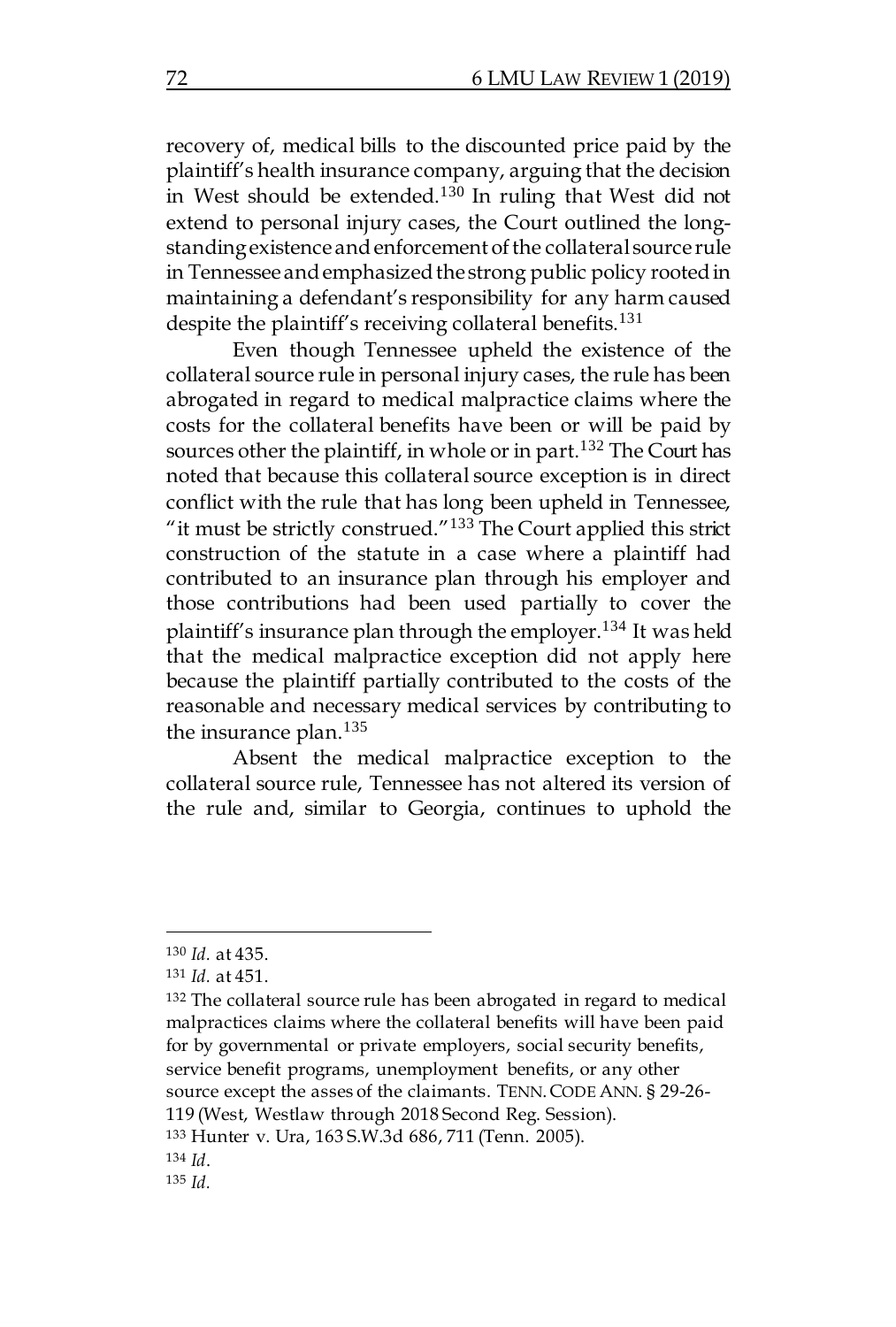collateral payment protections.

#### **B. GEORGIA COLLATERAL SOURCE RULE**

While Tennessee strays slightly from the full application of the collateral source rule, Georgia strictly adheres to it; however, this has not always been the case. During an early movement of tort reform, a law was passed by the Georgia legislature which allowed the admission of evidence of collateral sources at trial.<sup>136</sup> This was eventually challenged and deemed unconstitutional by the Georgia Supreme Court.<sup>137</sup> The Court invalidated the statute, noting that collateral source evidence is not only irrelevant but has a strong likelihood of being prejudicial.<sup>138</sup>

With the statute allowing evidence of collateral sources no longer in play, Georgia retracted back to its days of strict adherence and continued to uphold the application of the rule in tort cases; however, the court refused to apply it in contract cases.<sup>139</sup> Additionally, the Georgia Court of Appeals ruled that a plaintiff may not recover for medical bills that had previously been discharged through bankruptcy.<sup>140</sup> The court reasoned that discharge through bankruptcy is not a "collateral source" at all, as "[t]here is no third party acting as an additional source of recovery."<sup>141</sup> It was also mentioned that if allowed, it might encourage bankruptcy, which would be against public policy.<sup>142</sup> With the minor exception for bankruptcy, Georgia still follows the common law rule that no collateral source evidence will be admissible at trial in an attempt to reduce the

<sup>136</sup> GA. CODE.ANN. § 51–12–1(b) (West, Westlaw through 2018 Reg. and Spec. Sessions).

<sup>137</sup> Denton v. Con-Way Southern Exp., 402 S.E.2d 269 (Ga. 1991). <sup>138</sup> *Id.* at 273.

<sup>139</sup> Amalgamated Transit Union Local 1324 v. Roberts, 434 S.E.2d 450, 452, (Ga. 1993) (holding that the collateral source rule does not apply in contract cases because collateral source evidence can be admitted if it is relevant to demonstrate the extent of the plaintiff's actual loss that was caused by the breach); *See also* Olariu v. Marrero, 549 S.E.2d 121 (Ga. Ct. App. 2001); McDonald v. Simmons, 428 S.E.2d 690 (Ga. Ct. App. 1993).

<sup>140</sup> Olariu, 549 S.E.2d 121.

<sup>141</sup> *Id.* at 124.

<sup>142</sup> *Id.* at 125.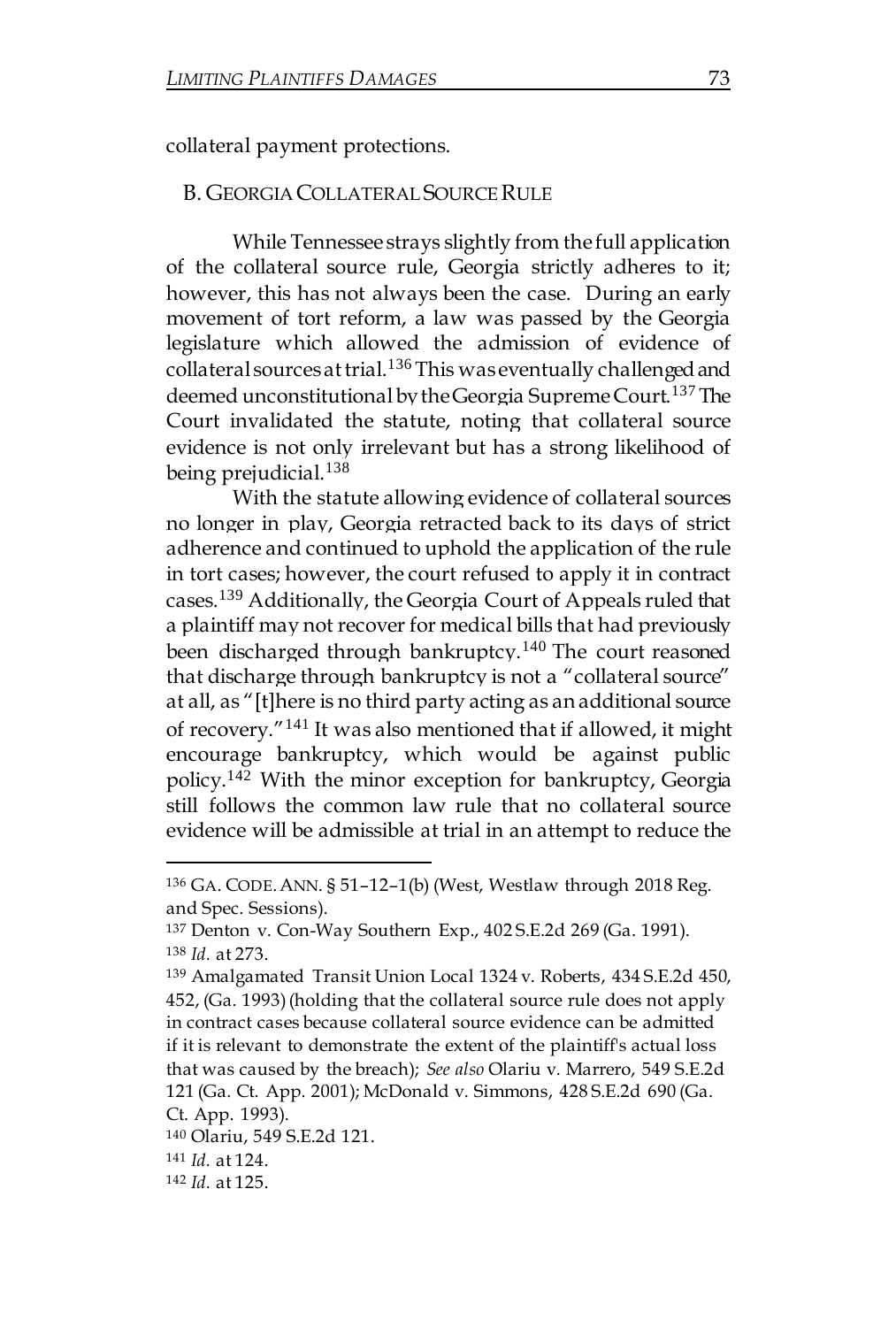plaintiff's recoverable damages.

#### C. ALABAMA COLLATERAL SOURCE RULE

In stark contrast to both Tennessee and Georgia, Alabama has completely gotten rid of the collateral source rule in all civil actions which seek damages.<sup>143</sup> This abrogation means the defendant can present the discounted bills as a defense to the plaintiff's medical bills being reasonable and necessary, which would allow for a reduced recovery.

Before abolishing the law in 1979, Alabama followed an articulated rule that had been set out by the Alabama Supreme Court since 1910, which in part stated "[t]he mere fact that the insurer has paid the insured cannot affect the action against the wrongdoer who has destroyed or injured the property, the subject of the insurance."<sup>144</sup> The Alabama Supreme Court upheld this rule in *Carlisle v. Miller,* where the Court held that any recovery by a plaintiff from an insurer shall not "affect his measure of recovery, and such evidence is not admissible in the trial of such cause."<sup>145</sup>

The first piece of legislation abrogating the rule in Alabama applied to products liability cases.<sup>146</sup> The law provided that evidence of the plaintiff's medical expenses that may have been or might have been paid by health insurance would be admissible in trial for the purpose of mitigating any medical expense damages.<sup>147</sup>

Another wave of tort reform came through Alabama in the late 1980s, and newly enacted statutes abrogated the collateral source rule in medical malpractice cases and in all personal injury cases seeking damages for medical expenses.<sup>148</sup>

The constitutionality of the statute abrogating the rule

<sup>144</sup> Long v. Kansas City, M. & B.R. Co., 54 So. 62, 64 (Ala. 1910).

<sup>145</sup> Carlisle v. Miller, 155 So. 2d 689, 691 (Ala. 1963); *See also* Vest v. Gay, 154 So. 2d 297, 300 (Ala. 1963) (holding that the jurisdictional rule prevented admission of collateral source evidence).

<sup>143</sup> Danielle A. Daigle, *The Collateral Source Rule in Alabama: A Practical Approach to Future Applications of the Statutes Abrogating the Doctrine*, 53 ALA.L. REV. 1249, 1250 (2002).

<sup>146</sup> ALA. CODE § 6-5-522 (2018).

<sup>147</sup> *Id.*

<sup>148</sup> ALA. CODE § 6-5-545 (1993); ALA.CODE § 12-21-45 (1995).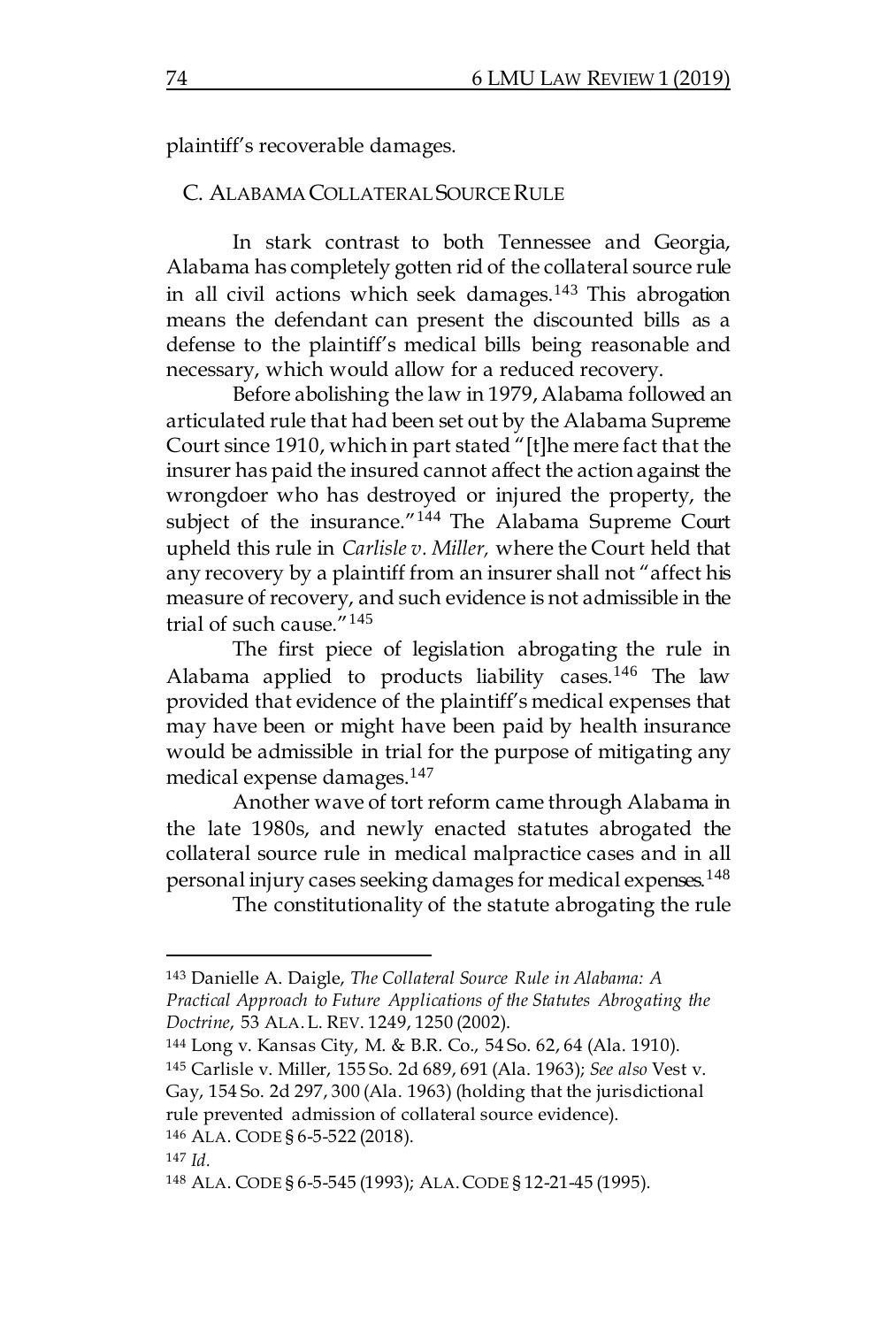in personal injury cases was challenged and deemed unconstitutional in 1996.<sup>149</sup> The Court noted that the legislature failed to provide any support or reasoning for why evidence of collateral source payments should now be admitted.<sup>150</sup>

Approximately four years later, the Alabama Supreme Court found itself reevaluating the constitutionality of the statute which abrogated the rule in personal injury cases.<sup>151</sup> In determining that the statute was constitutional, the court explained that "[the reasons we previously held the statute to be unconstitutional] deal with the wisdom of legislative policy rather than constitutional issues….Matters of policy are for the legislature and, whether wise or unwise, legislative policies are of no concern to the courts."<sup>152</sup> The Court essentially said that the courts have no business making decisions that should be made by the state legislature. The Court reversed its prior decision that the statute relating to personal injury claims was unconstitutional because the legislature had not deemed the statute to be unconstitutional.

The repeal of the collateral source rule in Alabama continues today, providing for anyevidenceof collateral source payments to be admissible in trial. However, the problem lies in the fact that "[t]he statutes on their faces make evidence of collateral source payments admissible without providing what the effect on the law of damages will be.<sup>"153</sup> In other words, the statute only addresses the rule of evidence concerning the admission of medical bills and fails to provide any instruction for the jury on how they are to handle the admission of collateral source payments in conjunction with the damages calculation.

As seen in the analysis of Tennessee, Georgia, and Alabama, each jurisdiction has different rules regarding the application of the collateral source rule. A state can have a complete abrogation of the rule like Alabama has done, or a state could be on the opposite side of the spectrum like Georgia

<sup>149</sup> American Legion Post No. 57 v. Leahey, 681 So. 2d 1337 (Ala. 1996).

<sup>150</sup> *Id.* at 1340.

<sup>151</sup> Marsh v. Green, 782 So.2d 223 (Ala. 2000).

<sup>152</sup> *Id.* at 231.

<sup>153</sup> Daigle, *supra* note 143.